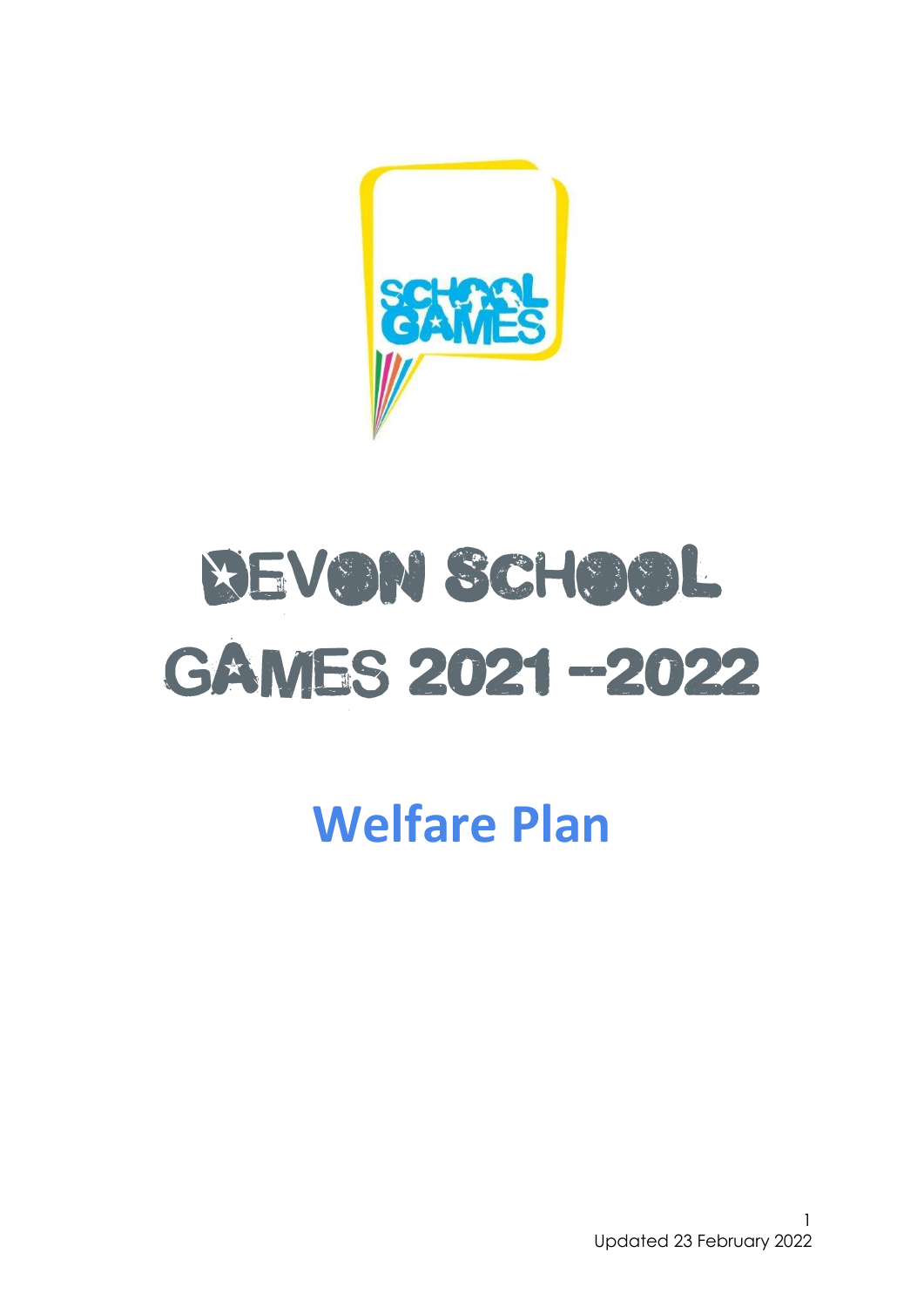# Contents

| Appendix 1: Registration Document (Including Non-Photo Consent Form) 20 |  |
|-------------------------------------------------------------------------|--|
|                                                                         |  |
|                                                                         |  |
|                                                                         |  |
|                                                                         |  |
|                                                                         |  |
|                                                                         |  |
|                                                                         |  |
|                                                                         |  |
|                                                                         |  |

# N.B. Copies of all appendices will be held at Registration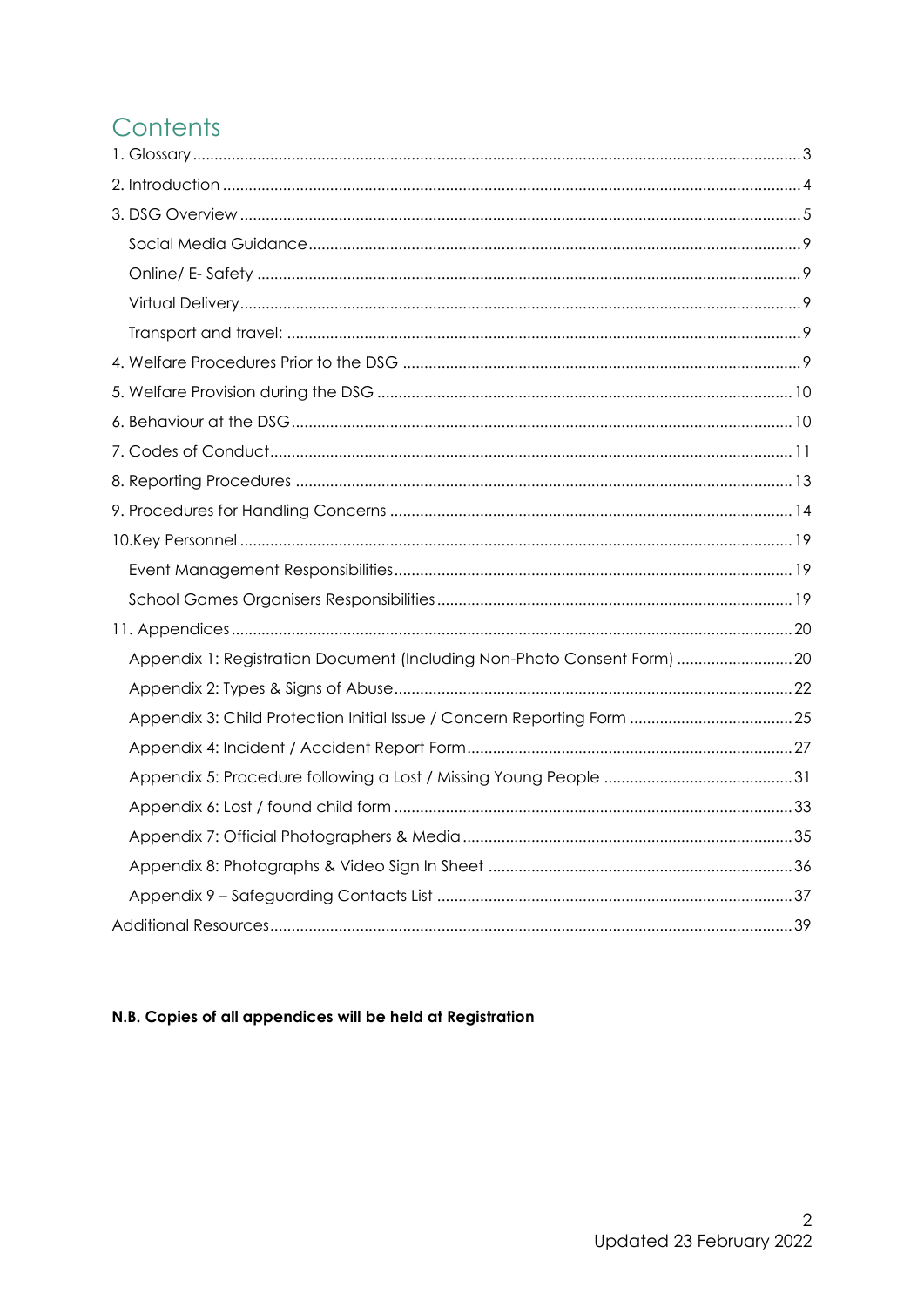# <span id="page-2-0"></span>**1. Glossary**

# **Codes of Conduct:**

Recognised good behaviour for the range of roles at the Devon School Games and for participants

# **Child or Young Person:**

● Defined as 0 – 18 years under The Children Act 1989, or 0 – 19 years if referring to people with a disability

# **Child Protection:**

● Process of protecting individual children identified as either suffering, or at risk of suffering significant harm

# **NGB:**

● National Governing Body of Sport

# **Parents:**

● A generic term to represent a person or people with legal parental responsibility for a child or young person

# **Safeguarding and promoting the welfare of children:**

• The process of protecting children from abuse or neglect, preventing impairment of their health and development

# **Staff:**

● A generic term that includes employed staff and volunteers

# **Event Manager:**

• Overall person in charge of the event.

# **DSG:**

● Devon School Games

# **LOC:**

● Local Organising Committee

# **Duty of Care:**

● The legal and moral responsibility that we all have to keep each other safe.

# **In Loco Parentis:**

● The Children Act 1989 provides that teachers have a duty of care towards the children under their supervision, as well as promoting the safety and welfare of the children in their care. The level of this duty of care is measured as being that of a 'reasonable parent.' The Health and Safety at Work Act 1974 puts a further obligation on the school as a whole to safeguard the wellbeing and safety of pupils in its care.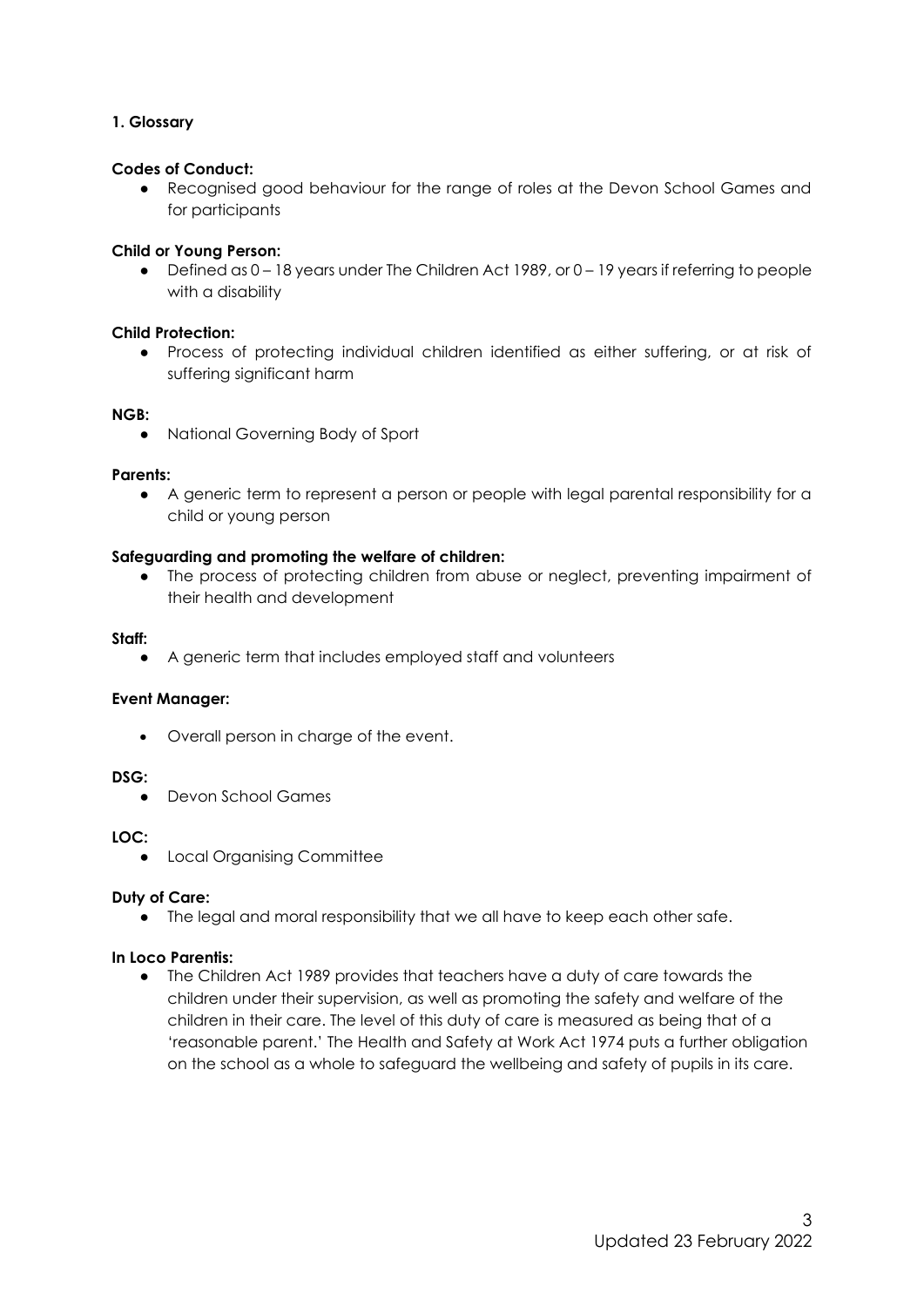# <span id="page-3-0"></span>**2. Introduction**

After the legacy of London 2012 Olympic and Paralympic Games, the DSG will be a fantastic sporting celebration of the talents and skills of young people from across the County.

Children and young people of all ages, abilities and those with disabilities will take part in multisport festivals.

The DSG is not solely about those who will play and compete in sport. The legacy of the games will also be in the young people who are trained as sports leaders, coaches, journalists, announcers and statisticians.

#### **Welfare:**

All sporting events for young people should take place within the broad context of the United Nations Convention on the Rights of the Child (1989). Whilst most children and young people thoroughly enjoy their sport and the camaraderie that goes with it, some experience disruption, danger or injury and others bring with them the impact of issues at home or school.

THIS WELFARE PLAN IS DESIGNED TO MINIMISE THE RISKS TO THE CHILDREN AND YOUNG PEOPLE TAKING PART AND TO MAXIMISE THEIR ENJOYMENT AND WELL BEING

In order to achieve this, all staff involved in the DSG are required to read it carefully and to fulfil their respective responsibilities in order to ensure that all the procedures are followed in a consistent and co-ordinated manner. It is recognised that all NGBs of sport already have comprehensive policies and procedures in place to cover the welfare and duty of care requirements.

This plan is intended to supplement, not replace or reproduce those policies; however where there could be a difference of response the Welfare Plan will take precedence.

# **Mission, vision and outcomes for the DSG:**

# **Devon's Vision**:

The mission of the DSG is: 'To enthuse and inspire all young people in Devon to become involved in sport and physical activity.

# **Devon's Mission**:

The vision for the DSG is: 'To deliver an outstanding School Games programme that is inclusive for all young people in Devon, which embodies the positive benefits and values that competition can provide.

The organisers are committed to ensuring that the benefits of the DSG reach far beyond the competition and event days. The sporting events will be focal points for the development work that will take place in schools, clubs and other community settings. The focus will be on developing the skills, confidence and commitment of children and young people through the medium of sport and other areas related to sport and to the Olympic and Paralympic Games.

# **The key outcomes for the DSG are that:**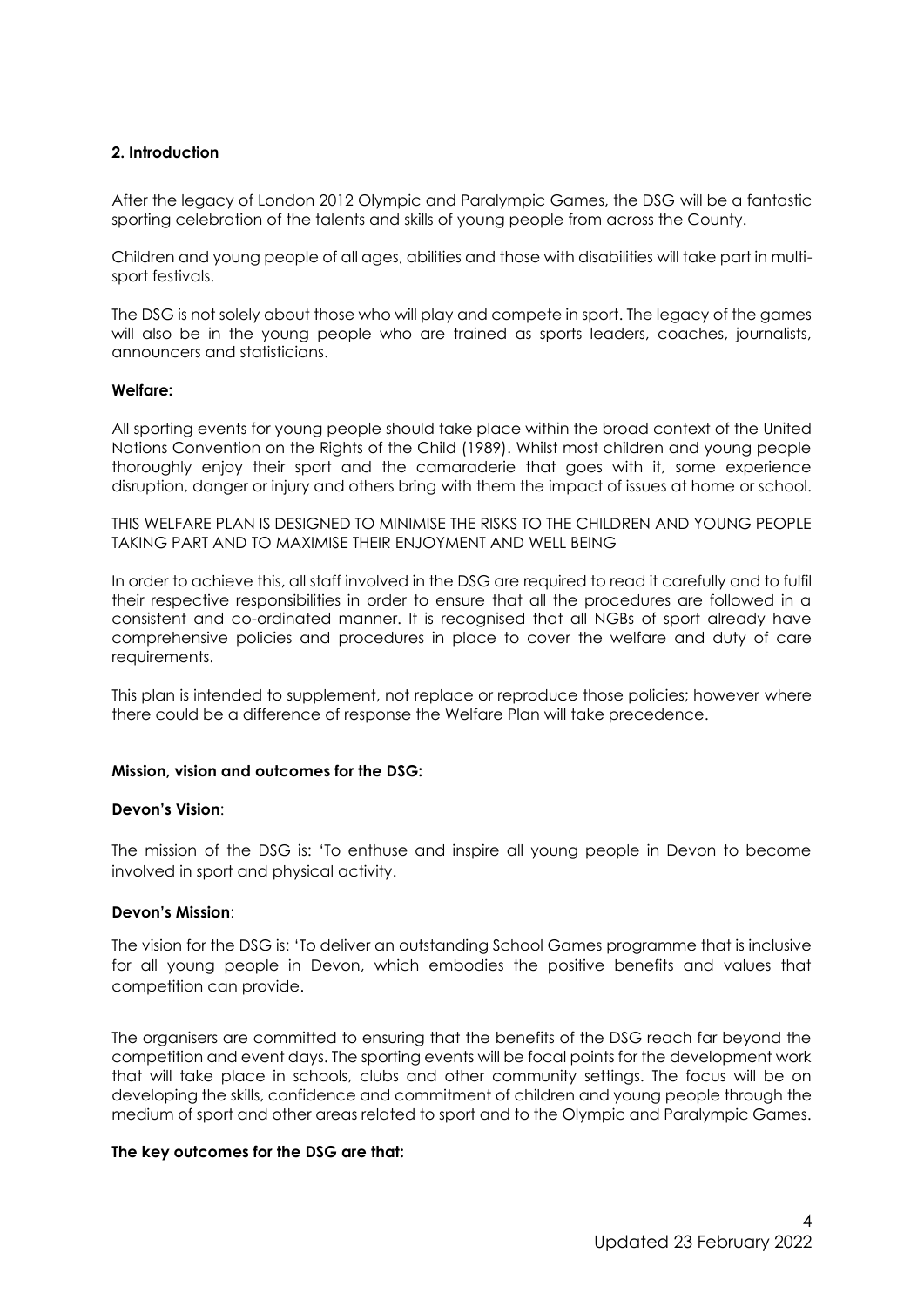- Children and young people experience a county-level Olympic-style event and the pride of representing their school and their area
- Children and young people learn through the values of the Olympic and Paralympic Games and have opportunities for education, personal development and growth
- Children and young people with disabilities are fully included and have opportunities to play and lead sport in school and the wider community
- More children and young people make the transition from school sport to sport in community settings, encouraging lifelong participation in sport and a healthy lifestyle
- More young people engage in cultural activities including music, arts and dance both in school and community settings
- A new workforce of future leaders is developed, with young people accessing training and accreditation in sports leadership, coaching and sports-related activities such as journalism, commentating and managing statistics
- New adult volunteers are recruited and involved in delivering the Devon School Games and provide a legacy of involvement inspired by the Olympic and Paralympic Games

# **Purpose of the Welfare Plan:**

The purpose of the welfare plan is to promote and ensure the wellbeing of those children and young people taking part in the DSG. The plan will also ensure that all those responsible for the welfare of children and young people:

- Understand their safeguarding role and responsibilities
- Are suitably recruited, selected and trained to fulfil these
- Understand the procedures for responding to concerns about children's welfare
- Are able to act on these appropriately and effectively

# **Values and principles:**

This Welfare Plan is underpinned by the following values and principles:

- The welfare of the participants and all young people is paramount.
- All competitors and young volunteers, whatever their age, gender, culture, language, racial origin, religious beliefs, sexual identity or disability, have equal rights to safety and protection against harm.
- All suspicions, concerns or allegations of harm arising from the event, within the sport or outside of the sport, will be taken seriously and responded to swiftly and appropriately

# <span id="page-4-0"></span>**3. DSG Overview**

# **A school event:**

As teams are school based, schools and their representatives at the event are ultimately responsible for the "loco parentis" of their pupils attending the DSG. Schools are advised in advance to undertake any administration required for a school sporting trip. The Event Manual, Welfare Plan and Risk Assessments will be sent to those schools who enter the events to support schools in their administration, although schools will have their own procedures in place already.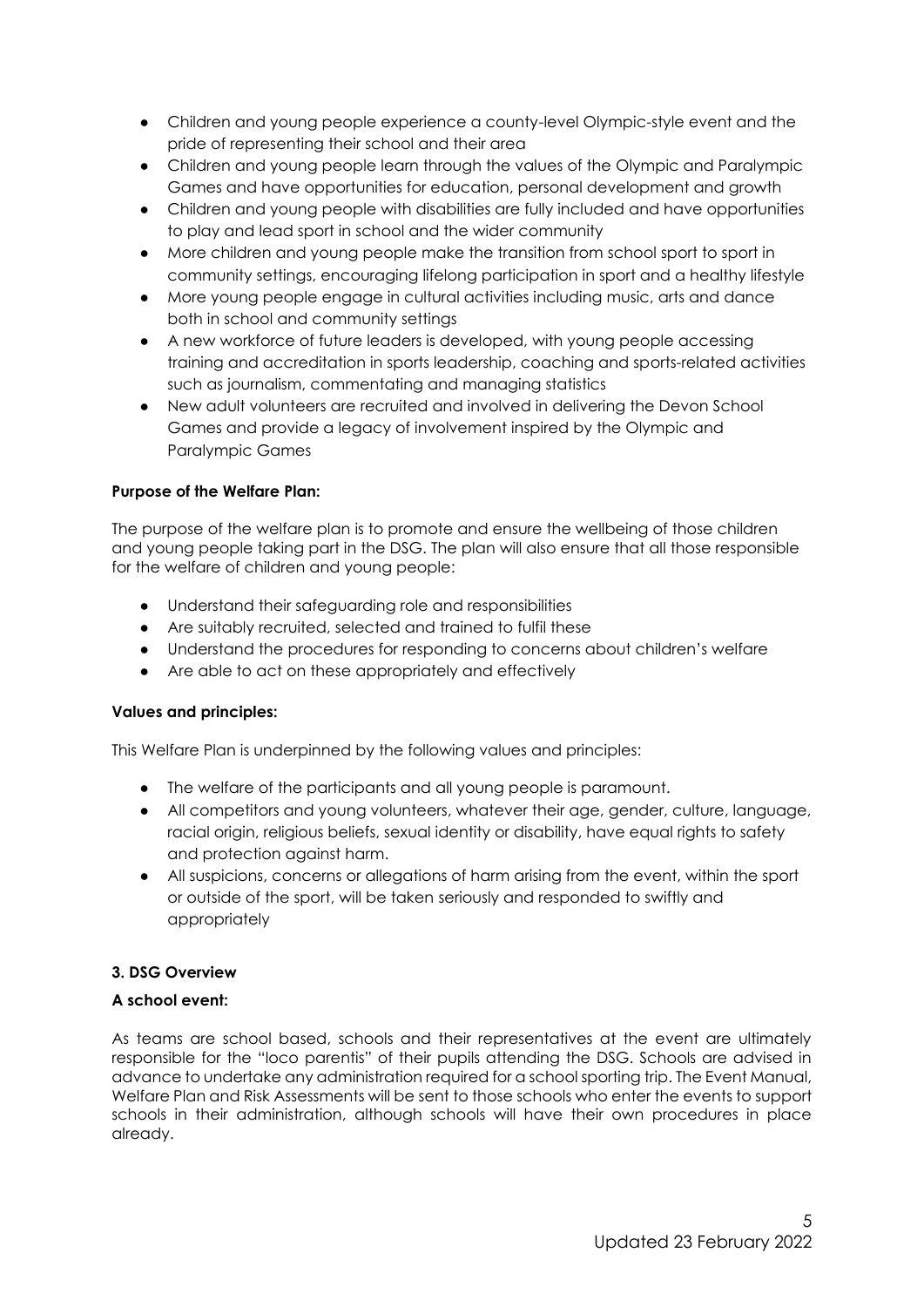# **Accreditation:**

There will be an accreditation system in place for the duration of the DSG event. Anyone connected with the event will be wearing identification in the form of a branded shirt or identification badge. This identification will indicate the role of the individual. Anyone without the correct identification should and will be challenged.

# **Public access:**

Some events may be within a venue and public space that is accessible to other groups i.e. they are not for DSG sole use. Team managers and staff will supervise their groups appropriately.

#### **Emergency procedures:**

In the event of an activated fire alarm, immediate evacuation is the mandatory response. From the venue, Sport Leads, Team Managers, volunteers, and competitors should follow the instruction of the appropriately qualified venue staff and / or Site Manager and make their way immediately to the nominated assembly point as directed.

All Team Managers, or their support staff, if the Team Manager is absent, will have the responsibility of ensuring their team / competitors evacuate immediately (false alarm or otherwise). At the assembly point, each Team Manager will complete a roll call and inform the Site Manager of any individual unaccounted for together with their last known location.

#### **Event Management:**

The DSG will have an allocated overall Event Manager and where appropriate individual Site Managers on duty throughout the event.

# **Medical Provision:**

There will be first aid trained personnel at the event, all medical concerns should be reported to the event staff.

# **Photography and Media:**

There is evidence that certain individuals will visit sporting events to take inappropriate photographs or video footage of young and disabled sports people in vulnerable positions. All organisations should be vigilant about this possibility. Any concerns during an event should be reported to event staff.

Active Devon requires all persons wishing to take photographic or video footage to complete a consent form. Adults are also required to complete a consent form to allow themselves to be photographed and/or videoed. Where they are unable to consent due to mental capacity then their carer will need to consent.

Prior / during event:

- Schools will be asked to collate written permission from parents for their child to be photographed prior to the event. If there are any young people whose photograph is not to be taken, their details should be logged on the Photo Non-Consent Form (Appendix 1)
- Team Managers must visit the main registration desk on arrival of the DSG event to collect the necessary number of wristbands to distribute to their non-photo consenting young people prior to the start of the DSG event **BRIGHT GREEN - "No Media - No Photo"**.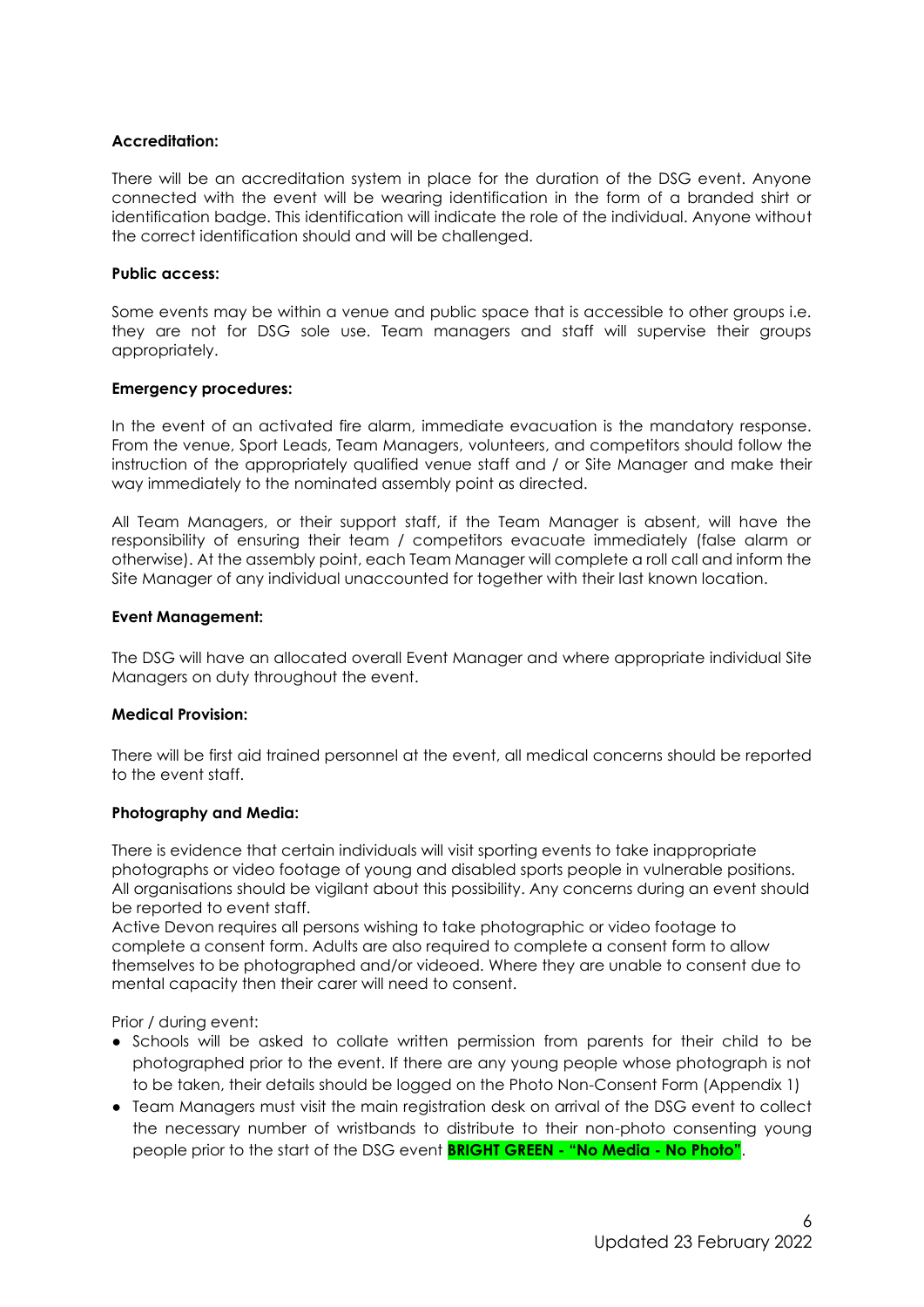- During the DSG anyone wishing to take photographs and or videos will be required to register at beginning of the day and will be issued a **YELLOW "Photo Consent"** wristbands to wear throughout the event. This applies to mobile phones that are to be used as cameras.
- All requests for interviews, photographs etc. from any media personnel for a participant must be referred to their Team Manager
- If any member of staff or volunteer is approached for a quote or interview, the journalist should be directed to the Event / Site Manager

If a professional photographer is commissioned or the press are invited to an event, it is important that they understand your expectations of them in relation to safeguarding. Active Devon will:

- Ensure photographers / media are signed in (Appendix 6) and are clearly identifiable.
- Provide a clear brief about what is considered appropriate in terms of their behaviour and the content of the photography;
- Inform participants that a photographer will be present at the event and ensure they consent to filming and photography and to its publication;
- Will not allow photographers unsupervised access to one-to-one photo sessions during the event;
- Will not approve photo sessions outside the events or at a participant's home.
- Will ensure that they are aware of how to identify anyone without consent.

If carers or other spectators are intending to photograph or video at an event they will also be made aware of Active Devon's expectations:

- Spectators will be asked to register at an event if they wish to use photographic equipment;
- Participants will be informed that if they have concerns they can report these to the organiser;

• Concerns regarding inappropriate or intrusive photography should be reported to the organiser and recorded using the incident reporting template

# **Using photographs of participants on websites**

Photographs of participants on websites can pose direct or indirect risks. For example, images accompanied by personal information (i.e. 'this is X who likes to collect stamps') could be used by an individual to learn more about an individual prior to 'grooming' them for abuse. To minimise the potential for misuse, Active Devon will:

• Ask for individual participants' permission to use an image. This ensures that they are aware of the way their image is being used to represent the sport.

# **After the DSG:**

- Only official photographs of children / young people whose parents have given their signed consent to photographs of their child being taken at the DSG will be used for publicity purposes
- The organisers will take the audience and purpose into proper consideration when publishing any photographic material featuring young people from the DSG:
- Identification: Neither the visual content nor any captions will be able to be used as a means of identifying where the young person / people live. Captions will be restricted to name and team name
- Dress: Any young person featured in publicity will be wearing suitable dress.
- Safety equipment, jewellery and clothing: Photographs used will not feature young people wearing jewellery, body piercing or clothing that could cause safety issues.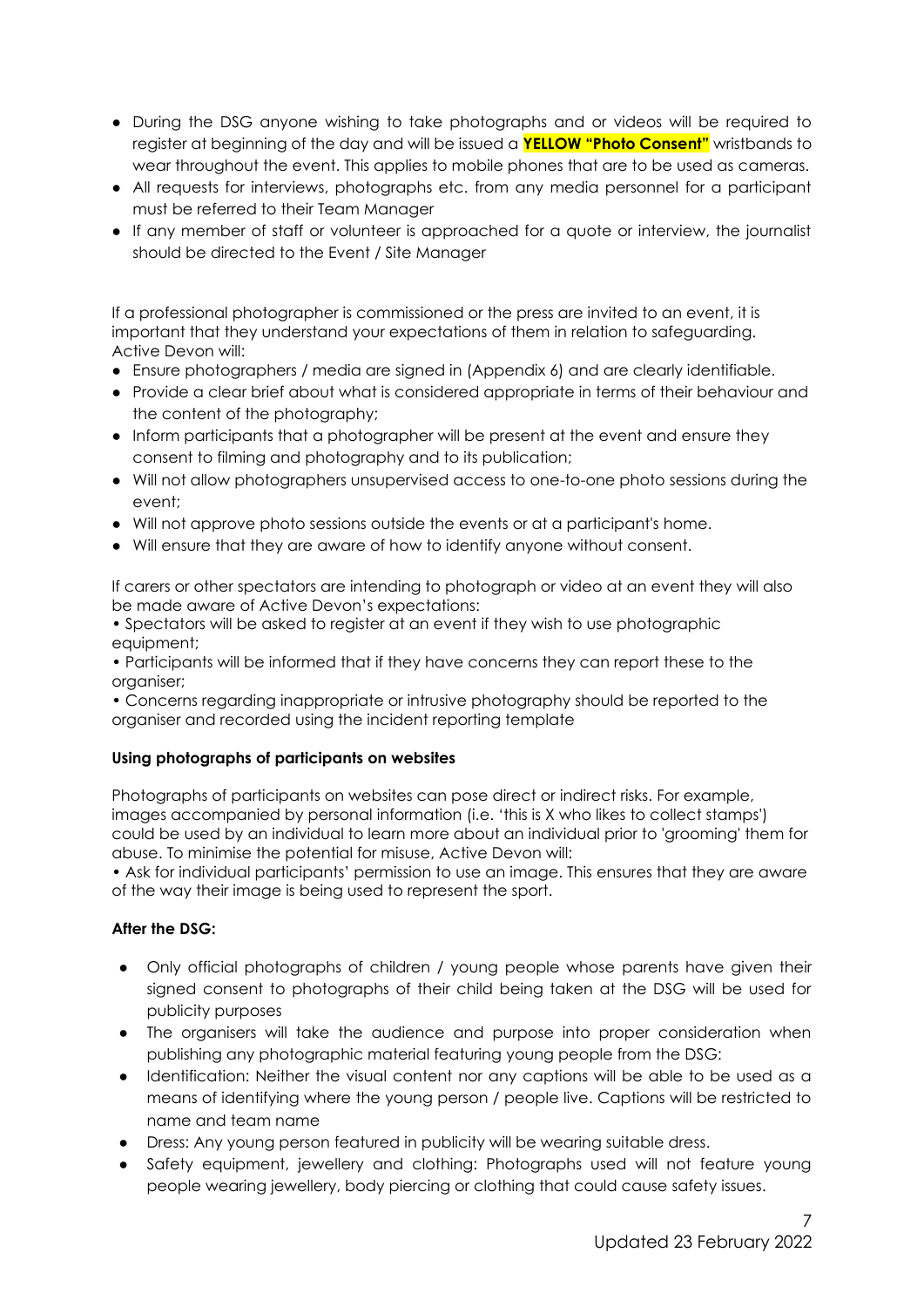● All images will be stored securely to ensure access is restricted to appropriate staff. This will help to prevent potentially inappropriate use of the collection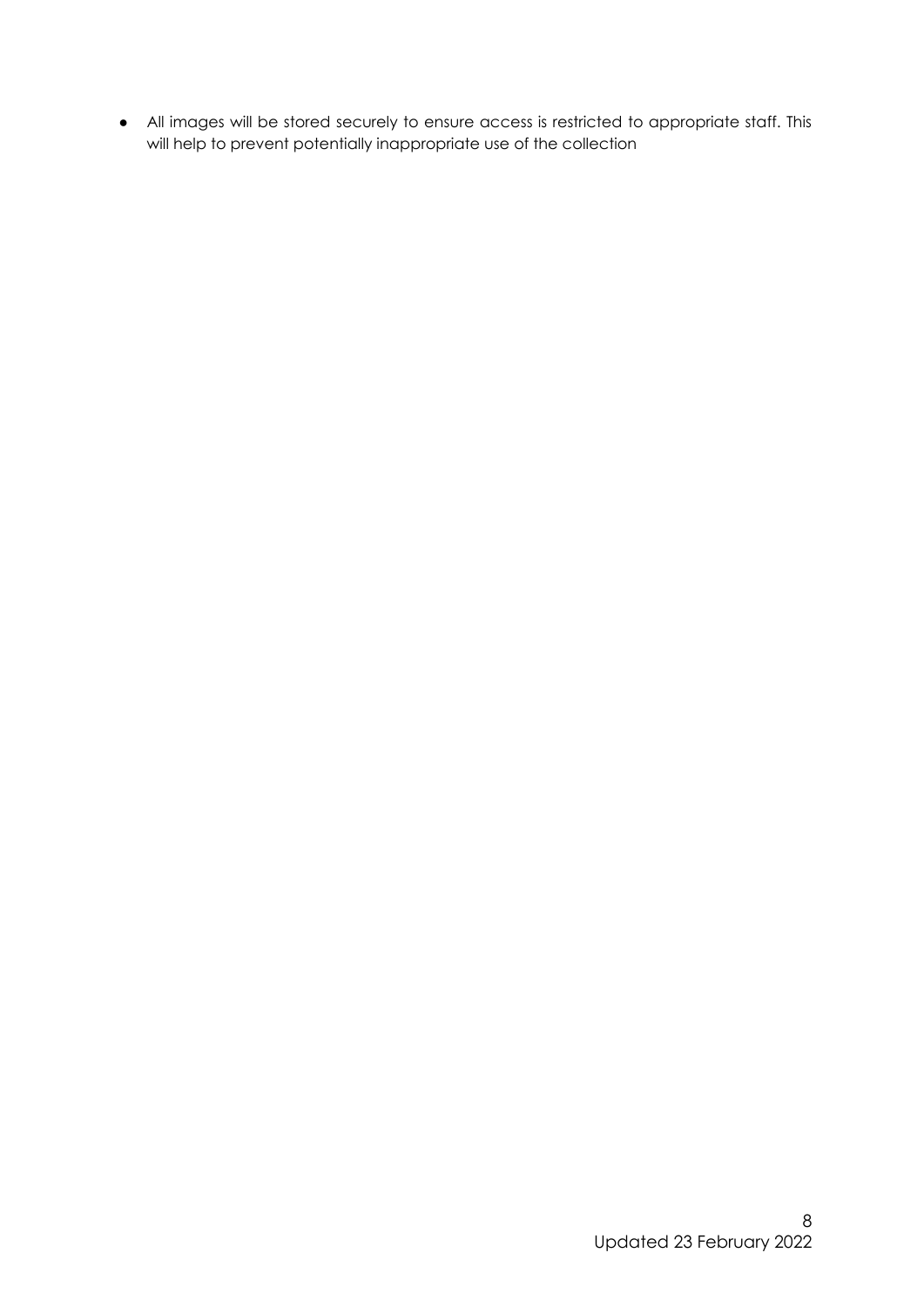# <span id="page-8-0"></span>**Social Media Guidance**

Social networking services, more commonly referred to as social media, allows users to create their own content and share it with a vast network of individuals.

For more information and guidance please refer to [CPSU Social Media](https://thecpsu.org.uk/help-advice/topics/online-safety#social-media)

# <span id="page-8-1"></span>**Online/ E- Safety**

In meeting our commitments to online safety, we follow the guidance and advice set out by the NSPCC Child Protection in Sport Unit regarding social media and online safety. Click here: [https://thecpsu.org.uk/help-advice/topics/online-safety#social-networking-what-you-need](https://thecpsu.org.uk/help-advice/topics/online-safety#social-networking-what-you-need-to-know)[to-know](https://thecpsu.org.uk/help-advice/topics/online-safety#social-networking-what-you-need-to-know) 

# <span id="page-8-2"></span>**Virtual Delivery**

Online safety with regards to virtual events or training, we follow the guidance and advice set out by the NSPCC Child Protection in Sport Unit.

[Virtual events and competitions for children | CPSU \(thecpsu.org.uk\)](https://thecpsu.org.uk/resource-library/best-practice/virtual-events-and-competitions-for-children/)

# <span id="page-8-3"></span>**Transport and travel:**

Teams will travel either directly from their school or on transport provided by their School Games Organiser (SGO). SGOs will be responsible for managing this process for their team. Transport to or from the event is not under the control of the DSG.

# <span id="page-8-4"></span>**4. Welfare Procedures Prior to the DSG**

Welfare Officers will be Active Devon members of staff.

# **The Welfare Officer will have:**

● Clear understanding of the Welfare Plan.

# **The Event Manager will have:**

● Undertaken a risk assessment of the event.

# **All participating Sport Leads will have:**

● Undertaken a risk assessment of their sport and venue and reported any issues or concerns to an Event Manager.

# **All key event staff will have:**

- Key staff will have attended an Active Devon Safeguarding Induction, a UK Coaching 'Safeguarding and Protecting Children' workshop or a recognised equivalent or provided evidence of appropriate training undertaken.
- Familiarised themselves with the Welfare Plan.
- Undertaken / provided evidence of an enhanced level DBS or satisfactorily completed the self-declaration proforma.

# **All schools will have:**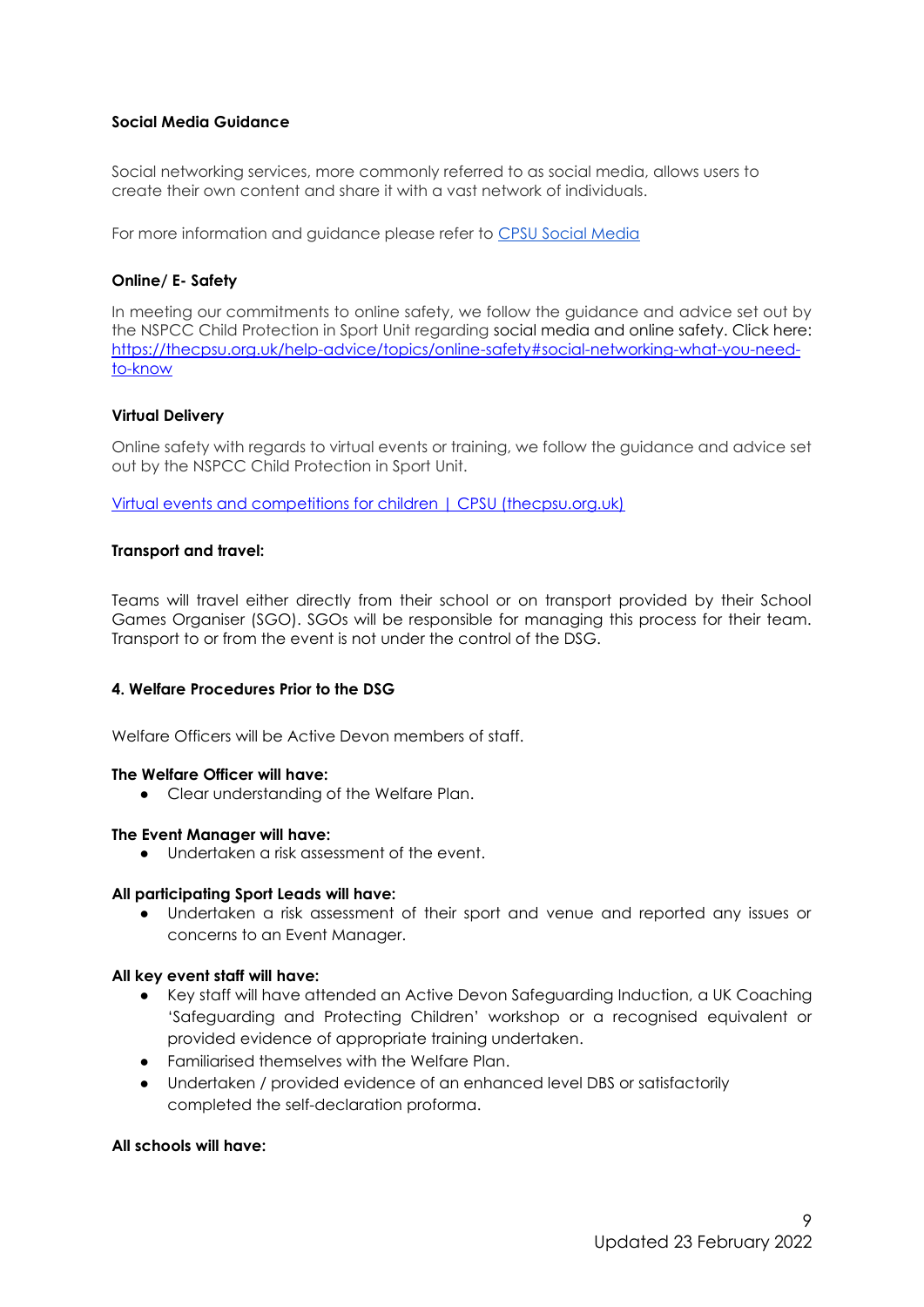- Undertaken the relevant checks for adults travelling with the team as agreed by their policies and procedures
- Read and completed the necessary forms within the Devon School Games Welfare Plan.

# <span id="page-9-0"></span>**5. Welfare Provision during the DSG**

The teams will be classed as being at the DSG when they arrive at the registration point until they depart from the event.

PLEASE NOTE: TEAM MANAGERS ARE FULLY RESPONSIBLE FOR THEIR PARTICIPANTS FOR THE DURATION OF THE DSG.

The DSG Event Manager and Welfare Officer will meet to review any cases; this will include making decisions on all reported cases in line with the Welfare Plan. These decisions will relate to:

- The immediate response at the event
- Decisions about what level each case will be dealt with (minor poor practice through to suspected abuse), and the route a case will take (no further action, referral in writing to employing / deploying organisation or NGB for disciplinary proceedings to be initiated and / or external referral to statutory agencies)
- Identify and act on any emerging themes such as bullying behaviour

A formal record of these meetings will be kept and these records will be used at the end of the DSG to anonymously inform the evaluation reports for the DSG. These records will be held in the Active Devon offices for six months, after which time they will be archived appropriately.

# <span id="page-9-1"></span>**6. Behaviour at the DSG**

# **Smoking:**

Smoking is no longer allowed in the majority of enclosed public places in England, including workplaces, to protect people from the harmful effects of passive smoking. The Smoke-free (Premises and Enforcement) Regulations 2006 came into force on July 1st 2007. 'No-smoking premises' include premises such as restaurants, bars, shops, cinemas, offices, hospitals, work vehicles and sports centres. Those premises will then be no-smoking premises if they are wholly or substantially enclosed. All sites used for DSG are designated no smoking areas and the DSG is a no smoking event.

# **Alcohol:**

This is a high-profile event for young people, which is leading the way in terms of best practice and therefore alcohol is not permitted at the event. Adults must not drink alcohol prior to or whilst attending a DSG event.

# **Criminal / anti-social behaviour:**

No type of criminal activity will be tolerated at the DSG. Appropriate action (i.e. referral to the Police) will be taken which could result in criminal charges being made against the offender if criminal activity is observed or suspected.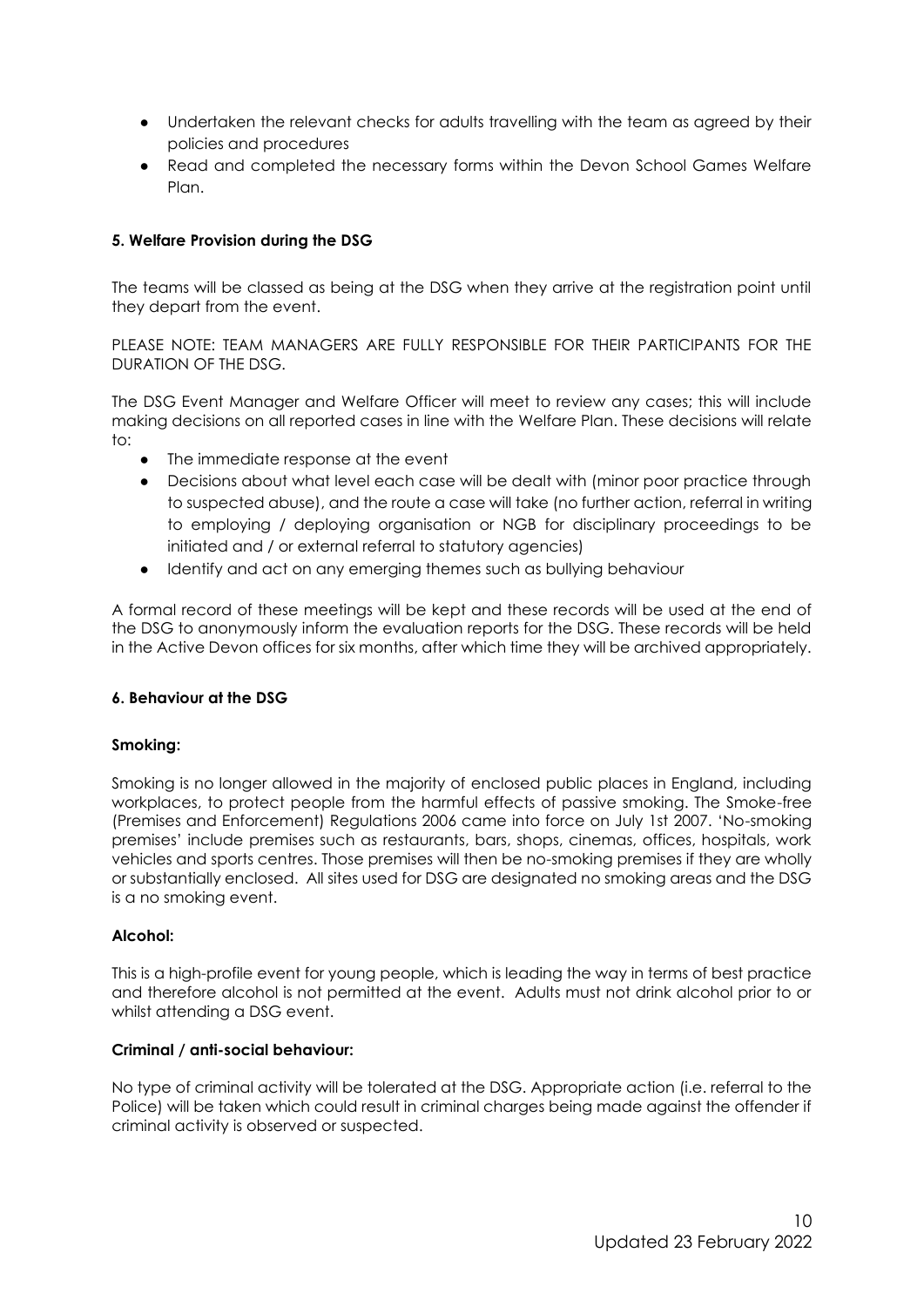# <span id="page-10-0"></span>**7. Codes of Conduct**

The DSG organisers hope that all participants will have a positive experience during the event. As teams are representing their school it is expected that they will abide by their own school rules throughout the event, therefore alleviating the need for a code of conduct for teams. The Olympic and Paralympic Values will be observed and promoted and the DSG truce signifies the expectations of the DSG organisers.

"We are here as participants and while we compete against each other, we must share the common sporting values that will build a peaceful and better world through Sport and the Olympic and Paralympic ideal. We recognise the excellence of the winners but also the determination of all competitors. We respect everyone equally. We participate as friends and take the inspiration from those who have the courage to compete."

# **Code of Conduct for Young People:**

# **Children and young people are expected to:**

- Be loyal and give their friends a second chance.
- Be friendly and particularly welcoming to new members.
- Be supportive and committed to other team members, offer comfort when required.
- Keep yourself safe.
- Report inappropriate behaviour or risky situations for youth members.
- Play fairly and be trustworthy.
- Respect officials and accept decisions.
- Show appropriate loyalty and be gracious in defeat.
- Respect opponents.
- Not cheat or be violent and aggressive.
- Make your club a fun place to be.
- Keep within the defined boundary of the playing/coaching area.
- Behave and listen to all instructions from the coach. Play within the rules and respect the official and their decisions.
- Show respect to other youth members/leaders and show team spirit.
- Take care of equipment owned by the club.
- Respect the rights, dignity and worth of all participants regardless of age, gender, ability, race, cultural background or religious beliefs or sexual identity.
- Refrain from the use of bad language or racial/sectarian references. This includes bullying using new technologies like chatrooms or texting.
- Not get involved in inappropriate peer pressure and push others into something they do not want to do.
- Refrain from bullying or persistent use of rough and dangerous play.
- Keep to agreed timings for training and competitions or inform their coach or team manager if they are going to be late.
- Wear suitable kit; insert a list compulsory items for training and match sessions, as agreed with the coach/team manager.
- Pay any fees for training or events promptly.
- Not smoke on event premises or whilst representing the school at competitions.
- Not consume alcohol or drugs of any kind on the event premises or whilst representing the school.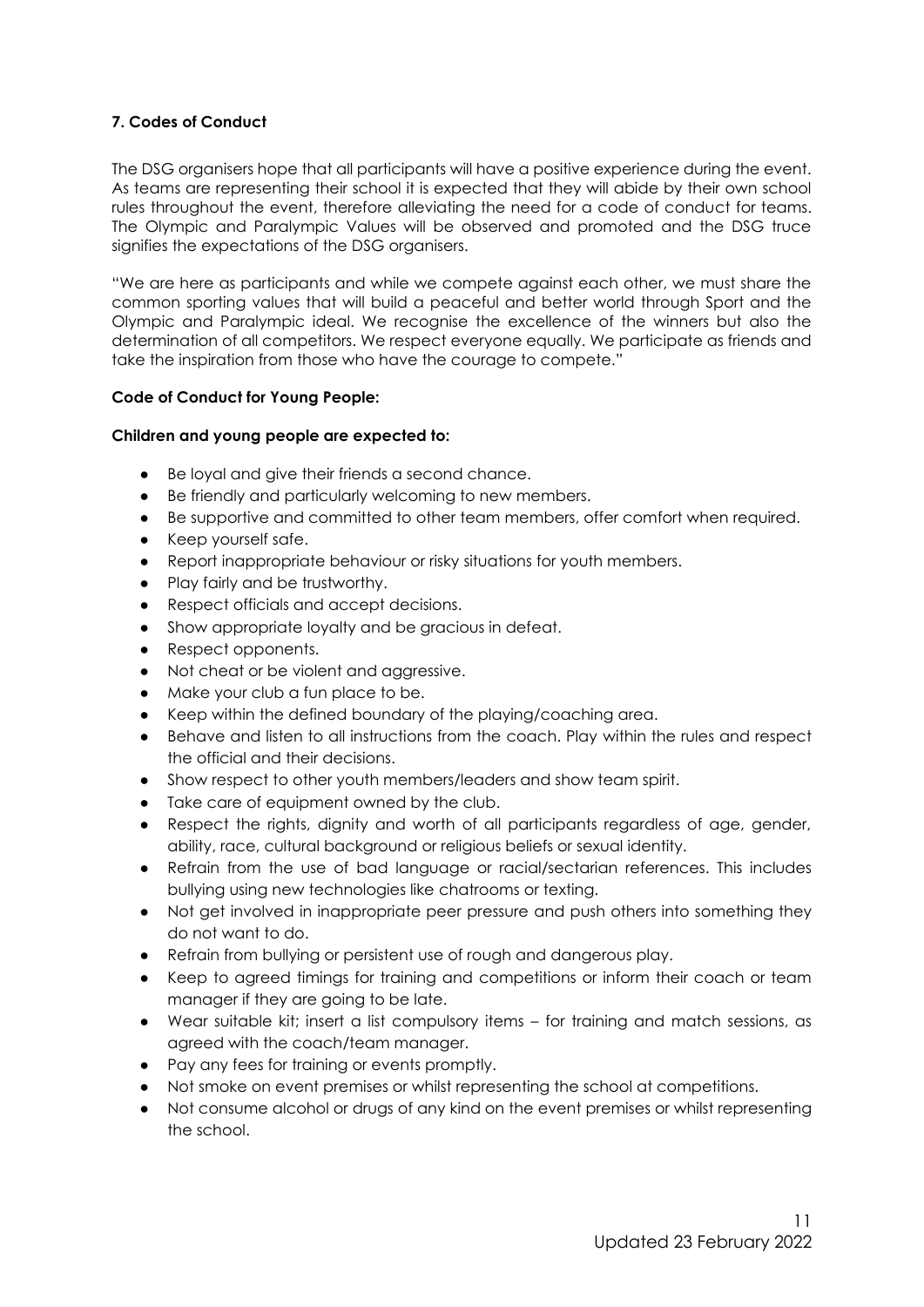# **Children / Young People have the right to:**

- Be safe and happy in their chosen activity.
- Be listened to.
- Be respected and treated fairly.
- Privacy.
- Enjoy their sport / physical activity in a protective environment.
- Be referred to professional help if needed.
- Be protected from abuse by other member or outside sources.
- Participate on an equal basis, appropriate to their ability.
- Experience competition and the desire to win.
- Be believed.
- Ask for help.
- Have any concerns taken seriously and acted on.

#### **Code of Ethics and Conduct for All Adults: (Team Managers, Teachers, Staff, Volunteers, Sport Leads, Parents)**

Participation and involvement in organised sport/active lifestyle activities helps the development of individuals. This can be achieved by:

- Identifying and meeting the needs of individuals
- Improving enjoyment through a programme of safe, guided practice
- Creating an environment in which participants are motivated to maintain their involvement

Everyone involved with School Games should comply with good ethical practice and should:

1. Respect the rights, dignity and worth of every person and treat everyone equally within the context of their activity.

2. Place the wellbeing and safety of participants above all else.

3. Follow all guidelines laid down by the relevant organisation's governing body and hold appropriate insurance cover.

4. Develop an appropriate working relationship with participants, based on mutual trust and respect including being aware of e-safety and the implications.

5. Not exert undue pressure on any participants.

6. Encourage and guide participants to accept responsibility for their own actions.

7. Hold up to date and nationally recognised qualifications

8. Ensure the activities directed or advocated are appropriate for the age, maturity, experience and ability of the participant.

9. At the outset, clarify with participants (and where appropriate with their parents) exactly what is expected of them and what participants are entitled to expect in return.

10. Co-operate fully with other organisations in the best interests of the participant.

11. Always promote the positive aspects of organised sport/active lifestyle activities (e.g. fair play)

12. Consistently display high standards of behaviour and appearance and set a good example which others can follow.

13. Arrive in plenty of time to set up the activity and ensure safety checks are done prior to the start.

14. Keep informed about sound practices and the principles of people's growth, development and personal motivations for taking part

15. Never condone rule violations.

16. Never transport young people or adults at risk alone in a vehicle.

17. Never ridicule or shout at a participant for making a mistake.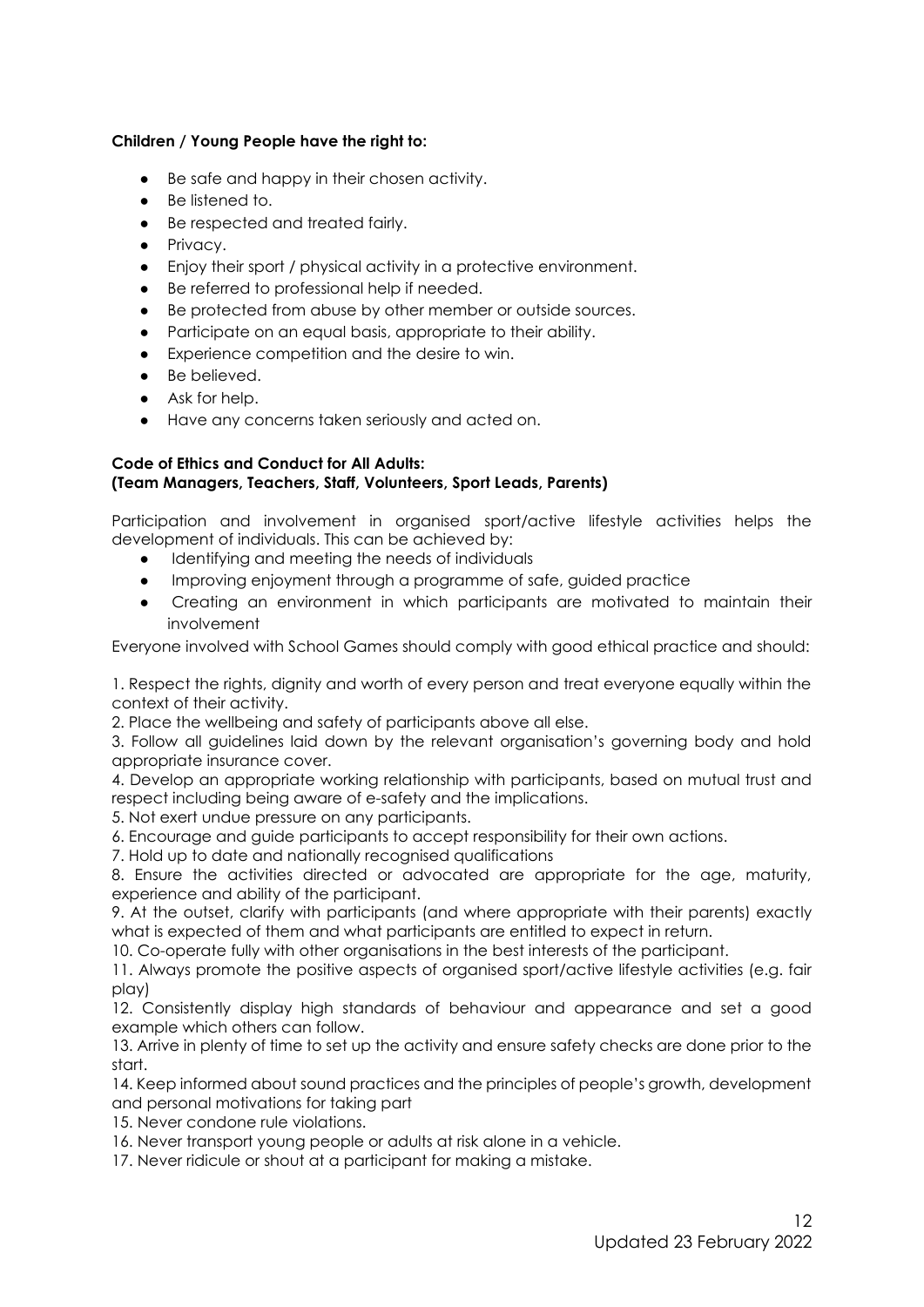18. Develop an appropriate working relationship with participants based on mutual trust and respect. Ensure that participants always show respect for each other.

19. Always report any incidents, referrals or disclosures immediately following appropriate guidelines set out in Active Devon's Safeguarding Policy and Procedures.

20. Ensure that confidential information is not divulged unless with the express approval of all those concerned.

21. Ensure that coach / participant ratios (as per staffing supervision / NGB ratios for participants).

22. Be aware that discriminatory, offensive and violent behaviour will not be tolerated and all complaints will be acted upon.

23. Maintain a clear boundary between friendship and intimacy with the participants and do not conduct inappropriate relationships with participants.

# <span id="page-12-0"></span>**8. Reporting Procedures**

# **What should be reported?**

# **Category A:**

Concerns to be reported may include:

- General concerns about a child / children's welfare
- Any event or circumstance related to a child protection / welfare incident including bullying, poor practice and prejudicial behaviour
- Suspicions or allegations of:
	- o Misconduct/breach of code of conduct made against any member of staff or any person on site
	- o Abuse made against any member of staff, or any person on site
	- o Abuse within a child's family or community abuse made to a member of staff or person site
- Lost Child or young person

# **Category B:**

All accidents and incidents, no matter how trivial they might appear, should be reported a member of the Active Devon Event Staff. The following list highlights the types of incident that provide good indicators of good practice and from which lessons can be learned:

- Any injury to any part of a person's body
- Any case requiring medical or first aid treatment
- Any event or circumstance, which is believed could have resulted in bodily injury, illness, shock or other condition requiring immediate treatment
- Any event or circumstance which resulted in, or in which it is believed could have resulted in, a person's exposure to a substance hazardous to health
- Any event or circumstance, which resulted in, or in which it is believed could have resulted in, damage to the site, equipment, vehicle or personal property

# **Reporting procedure:**

All event staff / school staff and volunteers must make a report to a member of the Active Devon event staff if an injury, accident, incident or near miss occurs or if they have any concerns in line with the above.

The forms and their respective uses are: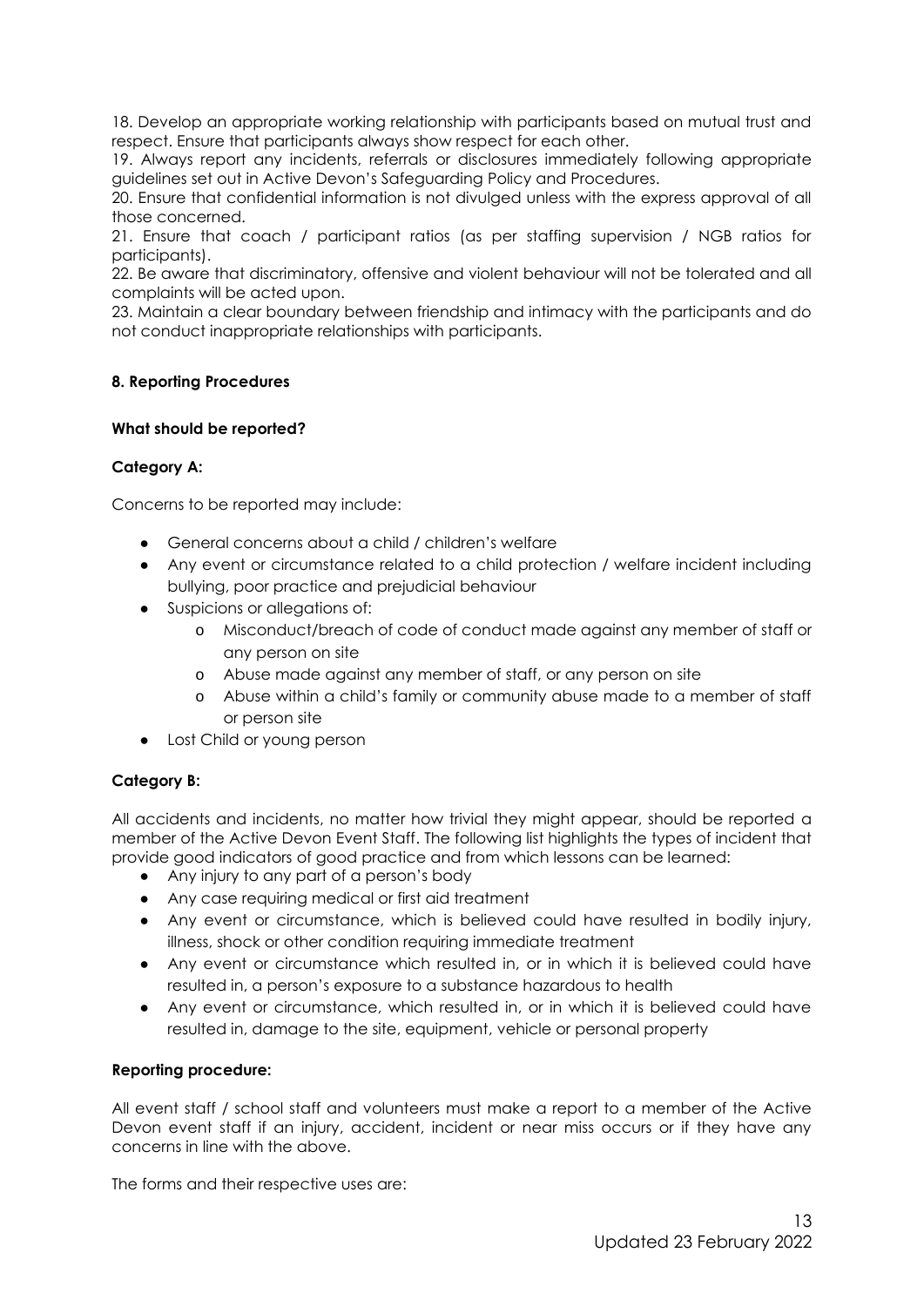- Child Protection Initial Issue / Concern Reporting Form (Appendix 3)
- Accident / Incident Report Form Category B (Appendix 5)
- Lost / Missing Child Form (Appendix 8)

All relevant forms are held by the Welfare Officer(s) & Event Manager who will be on site during the duration of the DSG.

Those reporting should not contact the Police / Ambulance / Children's Social Care directly but follow the welfare reporting procedure detailed within this document.

# **Disciplinary Procedures:**

The Event Manager and Welfare Officer will have the authority to make the final decision in terms of removing an individual from the DSG. The organisation that the individual represents will then carry out their own investigation according to their disciplinary procedures once the event is over.

All concerns regarding the behaviour of participants, staff or volunteers will be dealt with according to the procedures identified in this document.

# <span id="page-13-0"></span>**9. Procedures for Handling Concerns**

If any member of staff has concerns about an incident involving a child or young person that seems untoward or unusual, they must report their concerns as soon as possible to the Welfare Officer. All event staff will be clearly identified with event tabards. The reporting process will follow the structure as set out in this plan. Remember that concerns need to be recorded but this should not delay referral. A Child Protection Initial Issue / Concern Reporting Form can be found in Appendix 3.

Throughout the DSG all event staff should observe the following principles:

- Recognise: You have a concern, notice a problem or receive a direct disclosure
- Respond: Reassure the individual, tell them what you will need to do
	- Refer: Make contact with one of the Event Staff / Welfare Officer
- Record: Who, what, where, when use the reporting form at the back of this document

# **Refer if any of the following occur:**

- If a child / young person has been accidentally or otherwise hurt
- If a child / young person seems distressed in any manner
- If you receive a direct disclosure
- If you have any concerns at all even if they seem unclear
- If a child / young person needs to be restrained

Remember it is not your responsibility to decide whether or not a child has been abused. It is however everyone's responsibility to report any concerns.

# **Responding to a disclosure:**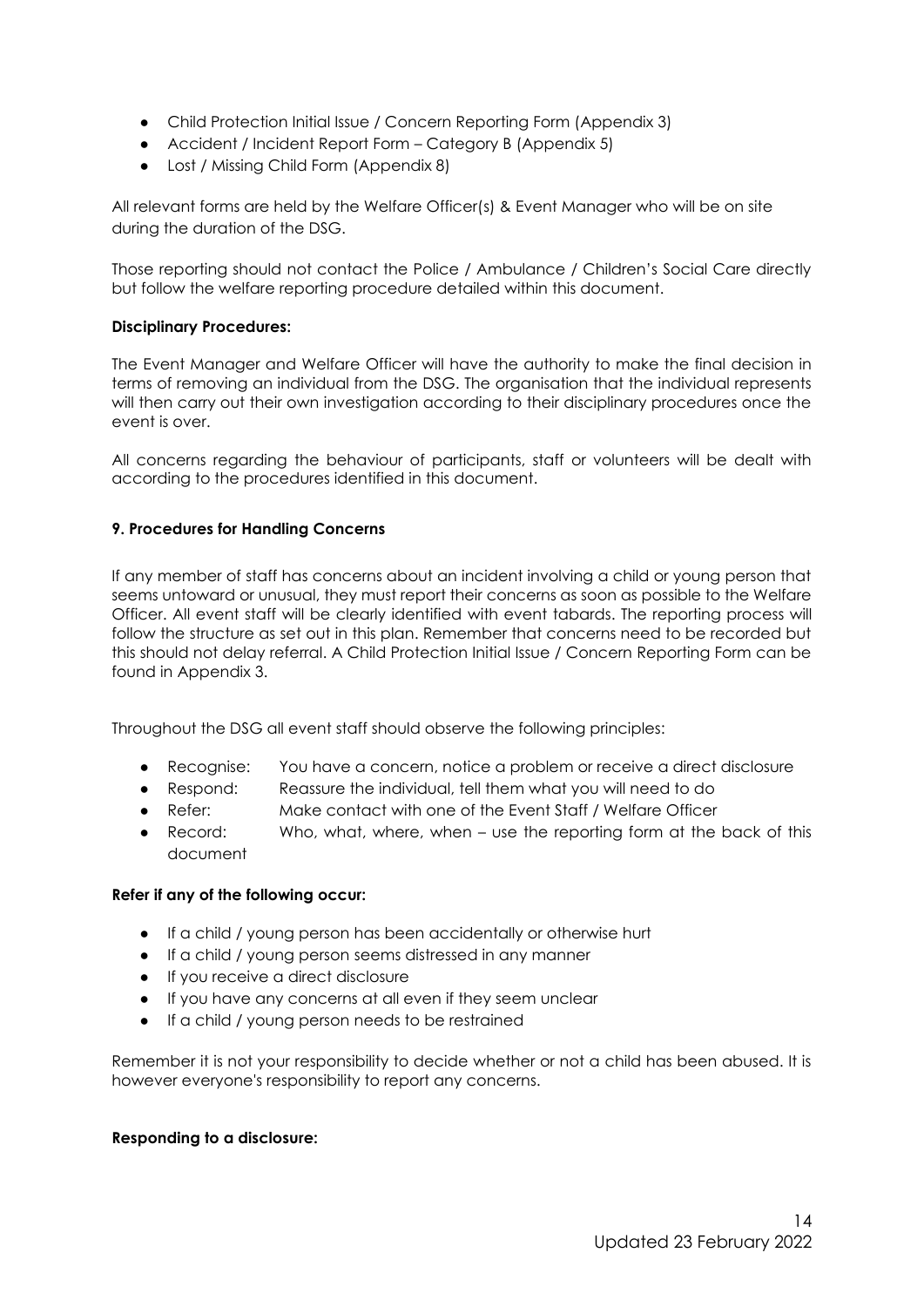Information you receive about or from a child / young person may fall into one of the following categories:

- Concerns about abuse that has occurred outside a sporting environment
- Suspicion or allegation of misconduct by a participant
- Suspicion or allegation of abuse by a participant
- Suspicion or allegation of inappropriate behaviour by a coach, official, volunteer or other professional
- Suspicion or allegation of abuse by a coach, official, volunteer or other professional

It is very important that all staff and volunteers understand what is meant by the term 'abuse' and are able to recognise sources of concern. The different types of abuse are:

- Emotional
- Neglect
- Physical
- Sexual
- Bullying

Detailed guidance of the types of Abuse and Definitions can be found at (Appendix 2).

# **Dealing with Allegations** - - **What to do in responding to a participant**

It should be recognised that direct disclosures are rare. However, participants who are being abused will only tell people they trust and with whom they feel safe. By listening to and taking seriously what the person is telling you, you will already be helping to protect them. It is useful to think in advance how you might respond to this situation.

Here are some brief guidelines:

Create a safe environment by:

● Staying calm and not rushing into actions that may be inappropriate.

• Confirming you know how difficult it must have been to confide in you and that they have done the right thing.

● Reassuring the participant and stressing he/she is not to blame.

● Listening to what the person says and showing you are taking what is being said seriously. ● Where possible remain in view, do not go somewhere on your own.

● Be honest and **do not make promises you cannot keep**. Explain you may have to tell other people what is being disclosed.

● **Ensure** you are quite clear about what the person says so you report it accurately. Keep questions to a minimum, the law is very strict, and an abuse case can be dismissed if it appears the person has been led or words have been suggested.

● **Record** exactly what the participant has said to you. As soon as possible after the incident, complete the Incident Report Form (Appendix 3) accurately legibly and in as much detail as possible. Stick to the facts and do not give your opinions.

● **Inform one of the Welfare Office**rs or as soon as possible so that the person can be protected, and you can gain some support for yourself in what could be a difficult situation.

# **Dealing with Allegations - - Against Staff/Volunteers**

Should you become aware of an allegation against a colleague regarding an incident of abuse or poor practice taking place, or having taken place, it is vital that the following procedures are followed.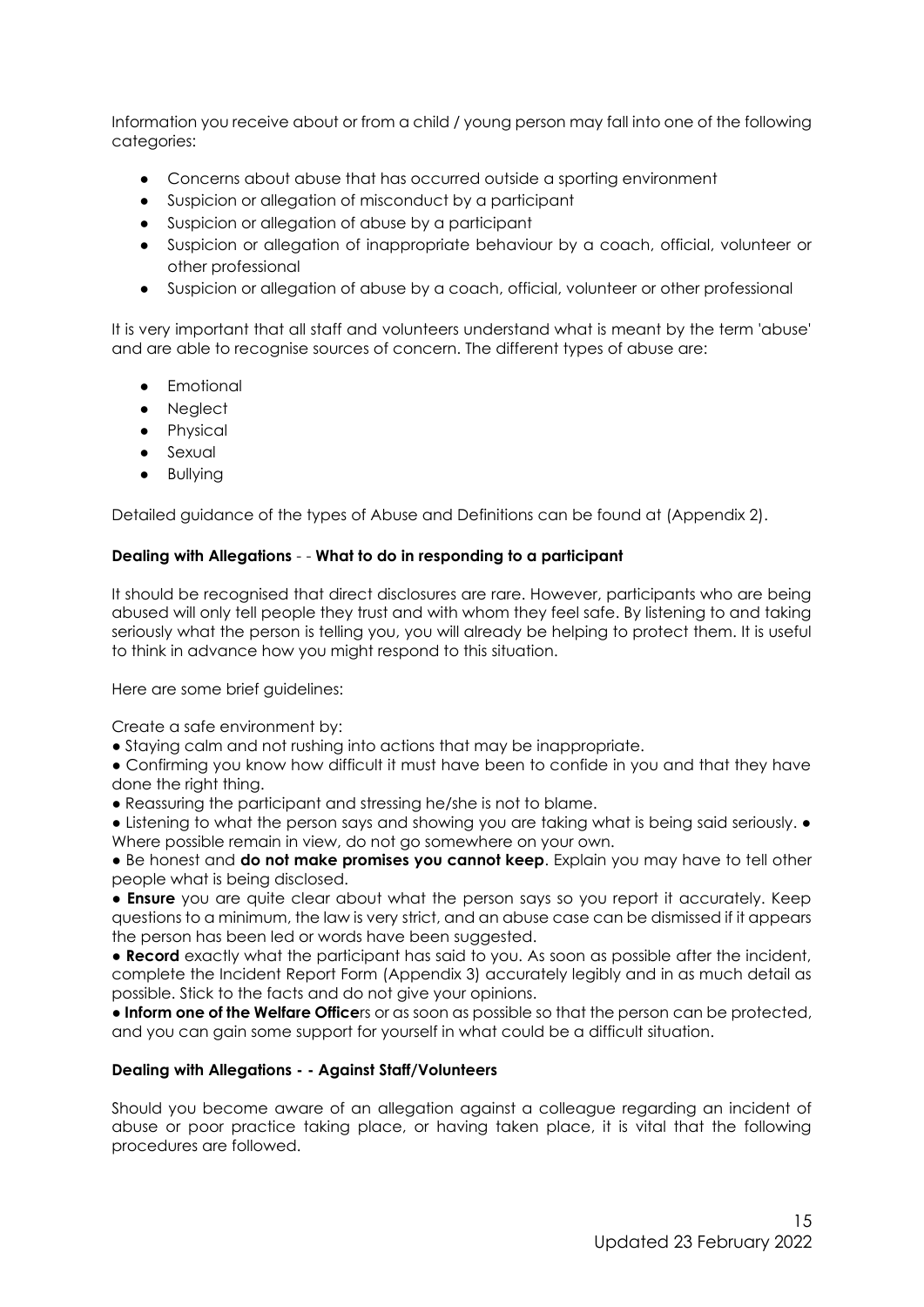• Record exactly what the person has said to you. As soon as possible after the incident, complete the Incident / Accident Report Form (Appendix 5) accurately, legibly and in as much detail as possible. Stick to the facts and do not give your opinions.

● Inform the Welfare Officers as soon as possible so that the participant can be protected, and you can gain some support for yourself in what could be a difficult situation.

# **Dealing with Allegations – General**

● Take the allegations seriously. It is your duty to consider any allegation to be potentially dangerous to the participant and therefore report it.

● Do not judge or investigate. As an employee or volunteer it is important not to lose focus of your role. By reporting an allegation quickly any necessary investigations and/or judgement can then be made by trained professionals i.e. social services and/or the police.

• Do not discuss the incident or concerns with anyone other than the LSO / DSO / Welfare Officers, social services department or police unless you are advised by them to do so.

● Maintain confidentiality. It is extremely important that any allegations are not discussed (unless absolutely necessary) as any breaches could be damaging to both the person and to any investigations that may follow. Refer to the section on 'Confidentiality'.

Any requests for information from members of the public (including parents/carers/guardians) or the media should be directed to the Designated Welfare Officers and should be given the 'no comment' response.

#### **Suspension:**

Suspension is not a form of disciplinary action. Suspension is a neutral act. Any member of staff working on the DSG may be suspended whilst an investigation is carried out.

The Welfare Officer, depending on the nature of the incident leading up to an investigation, will carry out this suspension. The information will then be passed onto the relevant organisation for action to be taken. Records will be held in a welfare file and passed onto the relevant organisation at the end of the DSG.

# **Managing allegations of non-recent abuse:**

Allegations of abuse may be made some time after the event, e.g. an adult who was abused as a child. Where such an allegation is made the procedures for managing allegations of abuse detailed earlier must be followed. Remember – record and refer.

# **Sharing Concerns - When to Share Concerns with Parents, Carers or Guardians**

There is always a commitment to work in partnership with parents/carers/guardians where there are concerns about their children. Therefore, in most situations it would be important to talk to parents/carers/guardians to help clarify any initial concerns. For example, if a child seems withdrawn, he/she may have experienced a family bereavement.

# **If in any doubt at all staff should consult with the Welfare Officers or Social Services Department before raising their concerns with the parents/carers/guardians of the child.**

# **When NOT to Share Concerns with Parents, Carers or Guardians**

There are circumstances in which a child may be placed at even greater risk if such concerns were shared (e.g. where a parent/carer/guardian may be responsible for the abuse, or not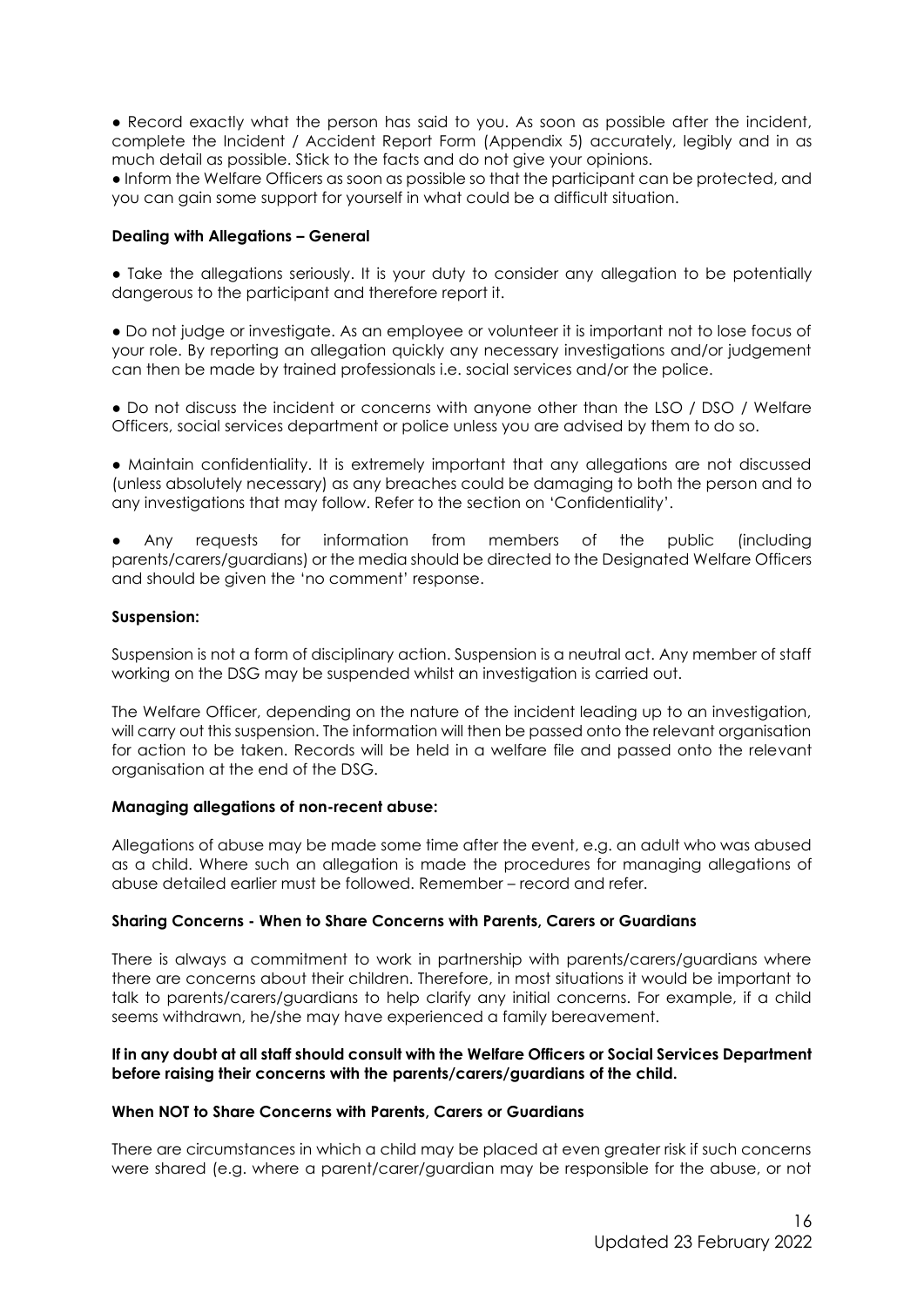able to respond to the situation appropriately). In these situations, or where concerns still exist, any suspicion, allegations or incident of abuse must be reported to the Welfare Officers or Social Services Department as soon as possible.

Once the incident/allegations has been reported it is the responsibility of the Welfare Officers to inform the Social Services Department or police without delay.

# **Action Towards the Bully (if bully is a young person):**

In circumstances where bullying is concerned and having sought guidance and been advised to take action:

- Talk with the bully, explain the situation, try to get the bully to understand the consequences of their behaviour. Seek an apology to the victim
- Inform the bully's parents
- Insist on the return of 'borrowed' items
- Provide support for the coach and significant others of the victim
- Impose sanctions as necessary
- Encourage and support the bully(ies) to change behaviour
- Hold meetings with the families to report on progress
- Inform other coaches and designated officer of action taken
- Keep a written record of actions taken.

Confidentiality In dealing with any case/suspicion/allegations relating to child abuse all staff should be aware that safety of the child is always paramount over confidentiality.

However, in dealing with any case/suspicion/allegation relating to child abuse all staff should be made aware that any breaches in confidentiality can be very damaging to the child, family and any child protection investigations which may take place.

In an instance whereby enquiries arise from members of the public (including parents/carers/guardians) and any branch of the media it is vital that all staff be briefed that they are not at liberty to make any comments regarding the case, but that they have been told to relay all enquiries the Welfare Officers or their line manager. The designated staff member should then meet all questions with the 'no comment' response.

It is important that the rights of both the victims and the alleged perpetrator are protected by ensuring that only those who need to know are given the relevant information.

This will mean, at the very least, informing the Welfare Officers (and if not available the Social Services Department or Police).

● Nobody should inform the parents/carers/guardians of the child without prior and explicit consent of the Social Services Dept. or Police.

● Nobody should inform the alleged perpetrator without prior and explicit consent of the Social Services Dept. or Police.

Informing the parents/carers/guardians of a child about whom you are concerned will need to be handled in a sensitive way and should only be undertaken in consultation with a statutory agency i.e. the Social Services Department.

Any individual under suspicion of poor practice, whether or not he or she is a staff member or volunteer within the organisation, has a right to be notified of the cause of concern. It is not the role of the person who has these concerns to notify the individual. Such notifications will be given by the Welfare Officers or the individual's Line Manager.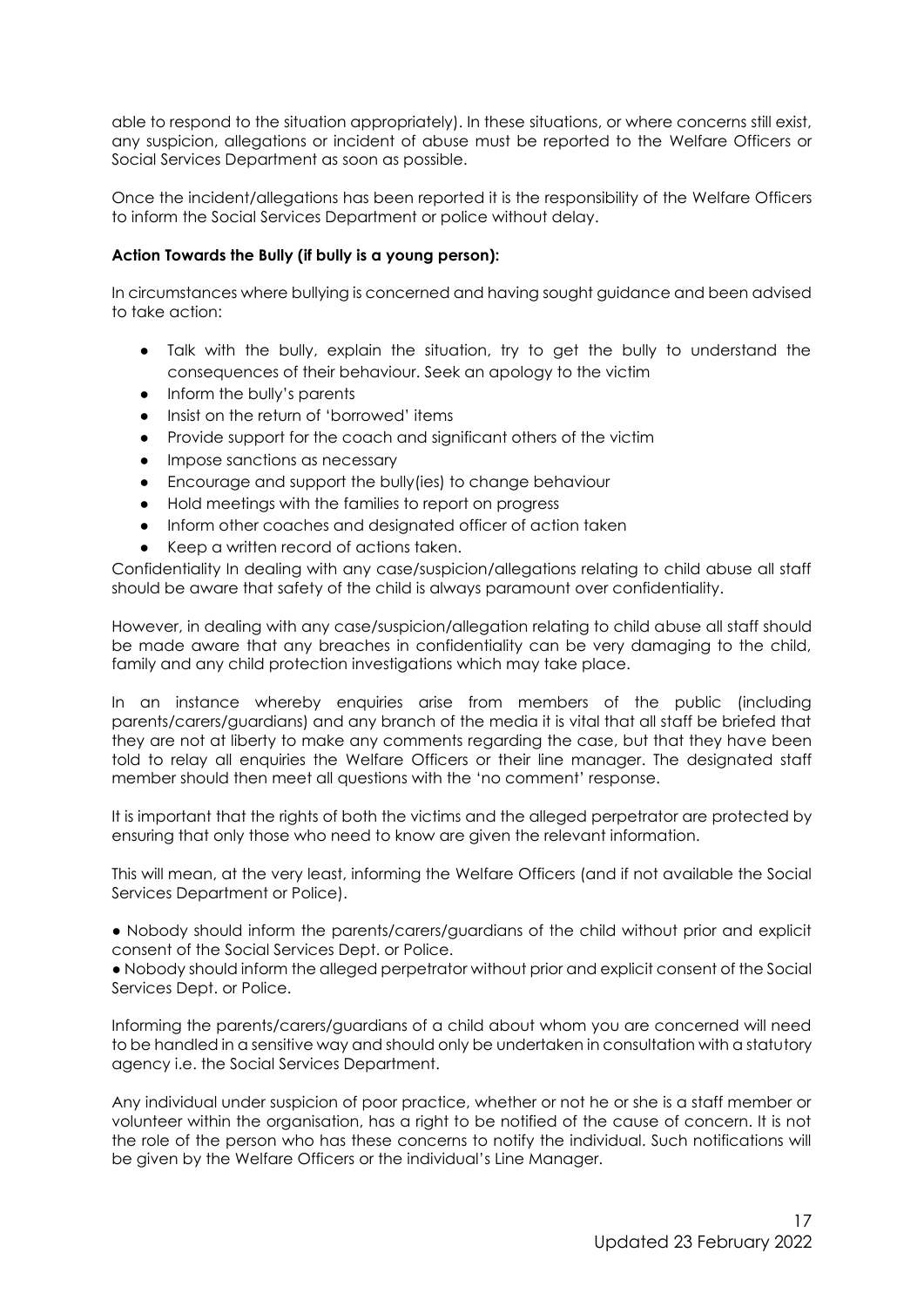When a suspected case of poor practice / child abuse is referred out to the Social Services Department they will organise a strategy meeting that will decide who should be told, when they should be told, and the kind of information which it is appropriate to share.

Depending upon the outcome of initial enquiries, staff and other agencies that have contact with either the child concerned, or the alleged perpetrator may need to be given brief details of the incident and subsequent action.

# **Insurance:**

- Public Liability insurance cover of £50 million is in place for the event through Devon County Council
- Event staff working for, or on behalf of, the DSG will not be insured by Active Devon (Devon County Council) are required to hold their own insurance cover
- Pupils attending the DSG will be covered under their Council's Public Liability Insurance regardless of which school they attend except for Academy and Independent Schools who will have their own Public Liability arrangements in place
- All young people attending as competitors, volunteers or Young Leaders will be required to complete and sign their own schools appropriate Consent Forms to assure agreement is in place to participate in the DSG
- It is the school's responsibility to ensure cover for the transportation of pupils to, from and around the event, and any third-party liability and personal injury to their staff when performing their role
- The Activity deliverers / event staff accept that their roles and responsibilities, in delivering the above work within the agreed timescales, budget and levels of performance, include:
- Communicating progress, and engaging in review meetings, as and when required by Active Devon
- Ensuring that the principles of equality and inclusion underpin planning, promotion and delivery
- Operating a clear safeguarding policy and reporting procedure meeting Active Devon's requirements and providing evidence of such on request
- Working together with Active Devon and any other relevant bodies on any safeguarding concerns that arise
- Complying with all statutory requirements relating to delivery, including but not limited to those relating to Health and Safety, and where applicable national Codes of Practice and British Standard Specifications.
- Accepting liability for, and indemnifying Active Devon against, any liability, loss, claim or proceedings arising under any statute or at common law in respect of any damage to property or persons; any injury to persons including injury resulting in death; any claim from a participant, or other person acting on their behalf, except where this is due to any act or neglect on the part of Active Devon or for any person for whom Active Devon is responsible.
- Insuring fully against its liability with an indemnity limit of £5 Million and providing on request evidence of liability insurance.
- Providing such other support or information as Active Devon may reasonably require to meet its funder's requirements or requests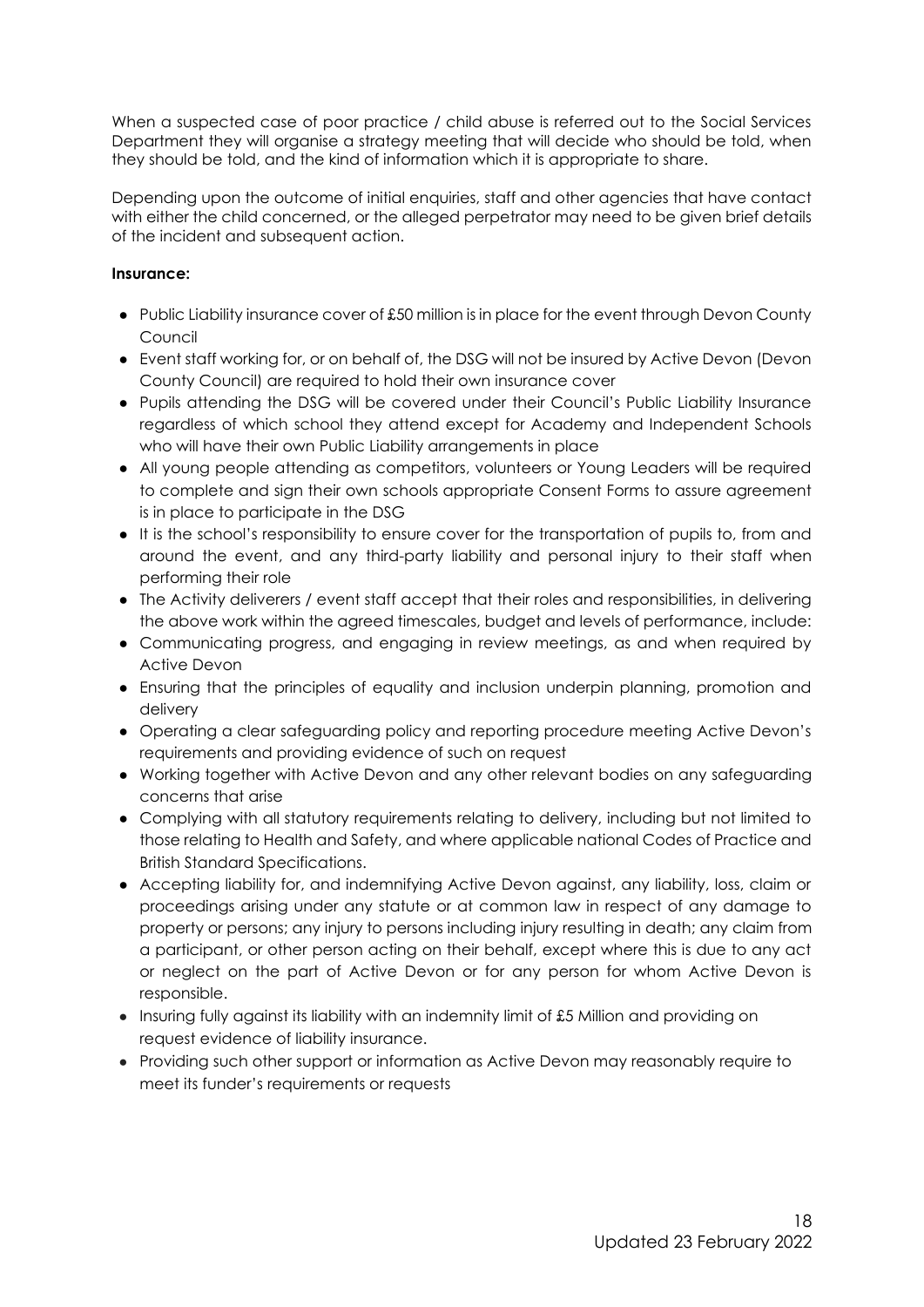# <span id="page-18-0"></span>**10.Key Personnel**

# <span id="page-18-1"></span>**Event Management Responsibilities**

# • Add phone number and email

- Active Devon organises the Devon School Games (Level 3) Events.
- Active Devon organise the #DevonVirtualGames.
- Point of contact for Sport Leads (relevant to their site) and other event support services

# <span id="page-18-2"></span>**School Games Organisers Responsibilities**

- Coordination and organisation of their School Games area teams
- Point of contact for any issue / query regarding their team or staff members
- Point of contact for parents / carers

| <b>School Games area</b>             | <b>Contact name</b>  | <b>Contact number</b> |
|--------------------------------------|----------------------|-----------------------|
| East Devon School Sport Partnership  | Kevin Moran          | 07971 547 369         |
| St Luke's School Sports Partnership  | Nick Gillard         | 07875 299 454         |
| South Hams & West Devon School Sport | Jeanette Green       | 07977 594 820         |
| North Devon School Sport             | Zoe Robertson        | 07468 323348          |
| Plymouth School Sport Partnership    | <b>Hayley Jarvis</b> | 07932460012           |
| Dartmoor School Sport Partnership    | Tammi Lethbridge     | 07872 129 195         |
| Torbay Sport Partnership             | Annabel White        | 07784 689516          |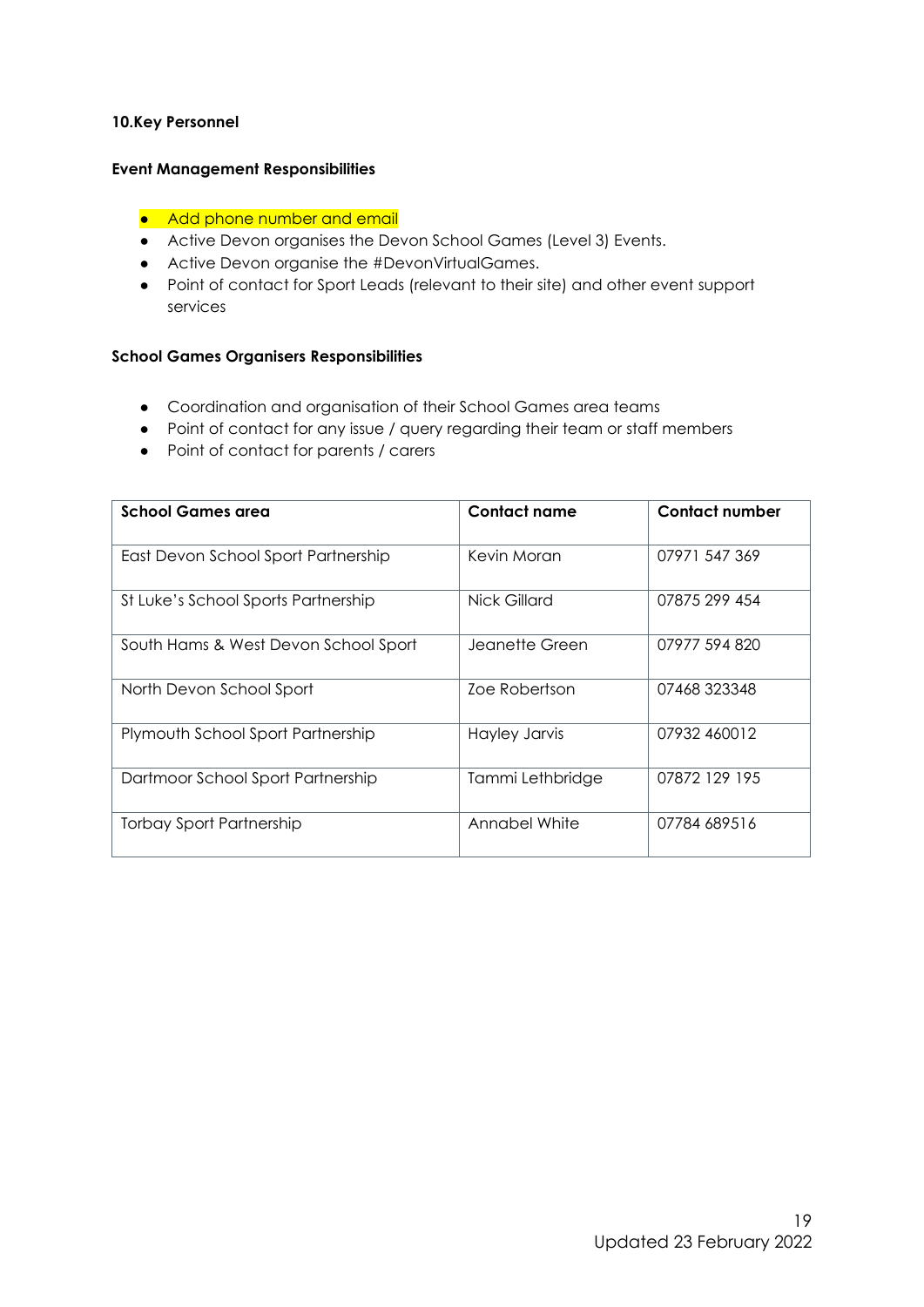# <span id="page-19-0"></span>**11. Appendices**

# <span id="page-19-1"></span>**Appendix 1: Registration Document (Including Non-Photo Consent Form)**

I confirm I have received, read and understood the Devon School Games Welfare Plan and recognise the importance of this document.

I will undertake to follow the aims, principles and procedures of this Welfare Plan for the duration of the event.

I will follow the Devon School Games Code of Conduct whilst working at the event.

I assure the Devon School Games Event Coordinators that any conversations or personal information I may have about young athletes attending the Devon School Games will not be repeated or discussed outside the event or shared with the press or media during or after the event (other than Children's Social Care Services / Police if required).

I also understand by signing this I recognise children with **GREEN "No Media - No Photos"** wristbands cannot be photographed, and I must only take photos once i have registered and wearing a YELLOW "Photo Consent" wristband.

| <b>Name of School</b> |                                     |           |  |
|-----------------------|-------------------------------------|-----------|--|
|                       | Name of Person Completing this form |           |  |
| (please print)        |                                     |           |  |
|                       |                                     |           |  |
| <b>Contact Number</b> |                                     |           |  |
| <b>Date</b>           |                                     | Signature |  |

I permit Active Devon to:

- Circulate the video to local TV (if required)
- Use the video in any presentation or online publicity for Active Devon or other associated work projects in which any of its main partners have a stake.
- Reproduce the video on the websites and social media platforms of all partners (please note that websites can be viewed throughout the world, not just in the United Kingdom where UK law applies)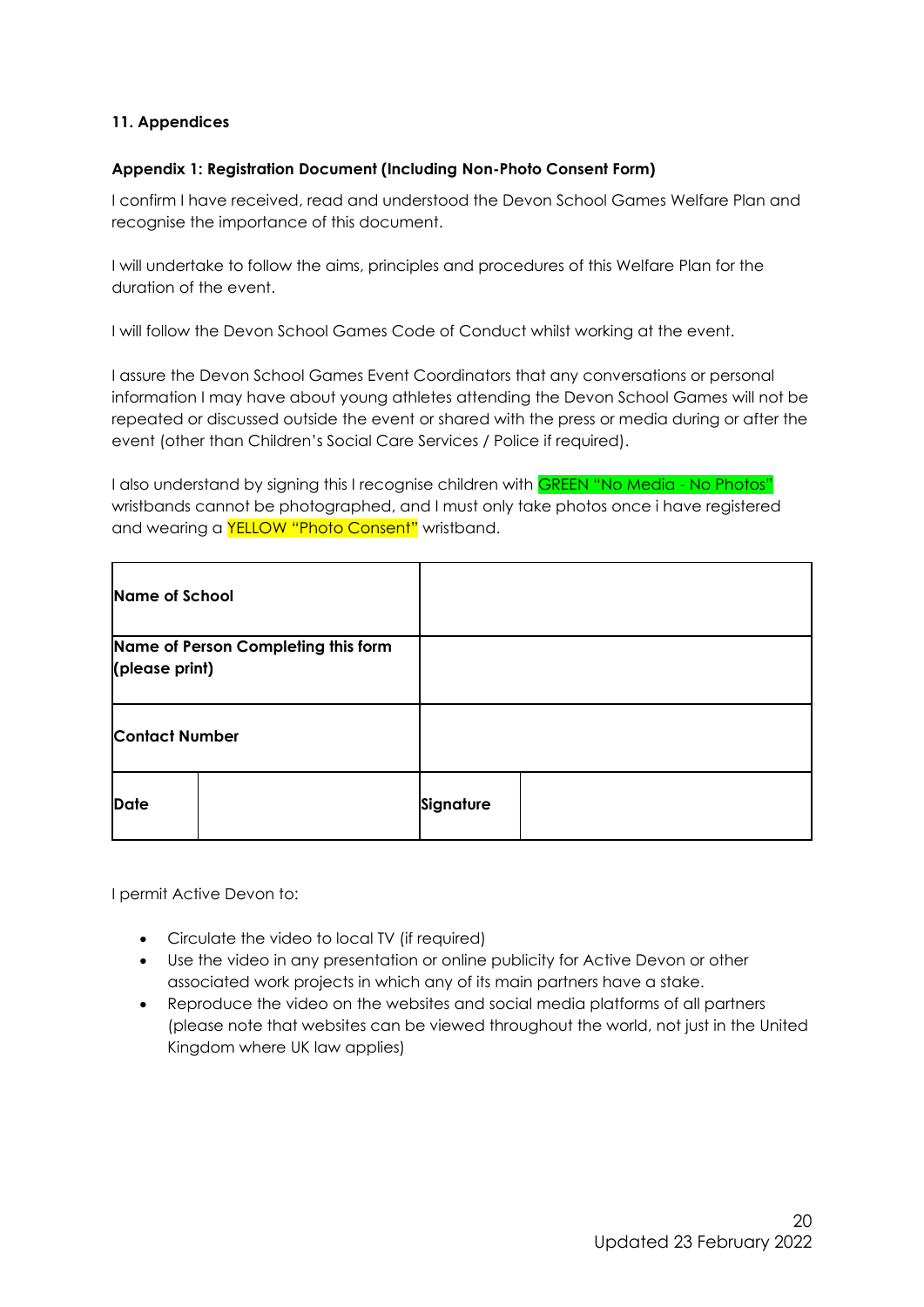Photo - Non Consent

These children must clearly wear **a GREEN "No Media - No Photos**" wristband in order for to be identified.

| Name (Including Surname) | Sport / Competition |
|--------------------------|---------------------|
| 1.                       |                     |
| $\overline{2}$ .         |                     |
| $\overline{3}$ .         |                     |
| 4.                       |                     |
| 5.                       |                     |
| 6.                       |                     |
| $\overline{7}$ .         |                     |
| 8.                       |                     |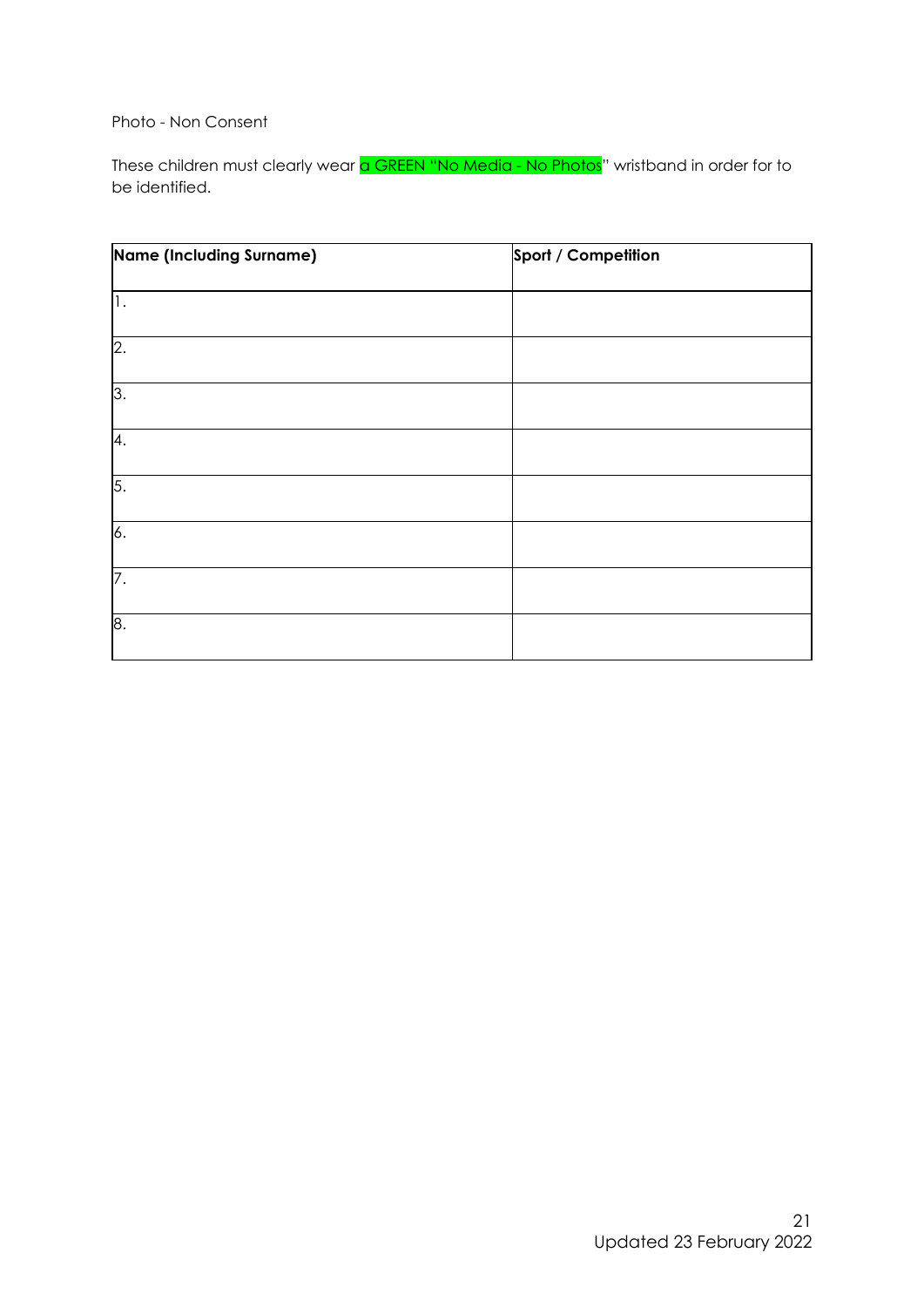# <span id="page-21-0"></span>**Appendix 2: Types & Signs of Abuse**

Detailed Guidance of the types of Abuse and Definitions Abuse and neglect are forms of maltreatment of any person. Somebody may abuse or neglect a person by inflicting harm, or by failing to act to prevent harm. Participants may be abused in a family or in an institutional or community setting, by those known to them or, more rarely, by a stranger e.g. via the internet. They may be abused by an adult or adults, a child or children. Victims of abuse frequently suffer more than one category of abuse.

# **Abuse of Children and Young People Neglect**

# **Neglect**

Neglect is the persistent failure to meet a child's basic physical and/or psychological needs, likely to result in the serious impairment of the child's health or development. Neglect may occur during pregnancy as a result of maternal substance abuse. Once a child is born, neglect may involve a parent or carer failing to provide adequate food and clothing; shelter, including exclusion from home or abandonment; failing to protect a child from physical and emotional harm or danger; failure to ensure adequate supervision including the use of inadequate caretakers; or the failure to ensure access to appropriate medical care or treatment. It may also include neglect of, or unresponsiveness to, a child's basic emotional needs.

The physical signs of neglect may include constant hunger, sometimes stealing food from other children constantly dirty or 'smelly' loss of weight or being constantly underweight inappropriate clothing for the conditions.

Changes in behaviour which can also indicate neglect may include complaining of being tired all the time not requesting medical assistance and/or failing to attend appointments having few friends mentioning being left alone or unsupervised.

# **Physical Abuse**

Physical abuse may involve hitting, shaking, throwing, poisoning, burning or scalding, drowning, suffocating, or otherwise causing physical harm to a child or failing to protect a child from that harm. Physical harm may also be caused when a parent or carer fabricates the symptoms of, or deliberately induces illness in a child.

Examples of physical abuse in sport may be when the nature or intensity of training and competition exceeds the capacity of the child's immature and growing body or where drugs are used to enhance performance or delay puberty.

Physical symptoms include bruises, black eyes and broken bones are obvious signs of physical abuse. Other signs might include injuries that the child cannot explain or explains unconvincingly, untreated or inadequately treated injuries, injuries to parts of the body where accidents are unlikely, such as thighs, back, abdomen, bruising which looks like hand or finger marks, cigarette burns, human bites, scalds and burns

Changes in behaviour that can also indicate physical abuse: fear of parents being approached for an explanation aggressive behaviour or severe temper outbursts flinching when approached or touched reluctance to get changed, for example in hot weather depression withdrawn behaviour running away from home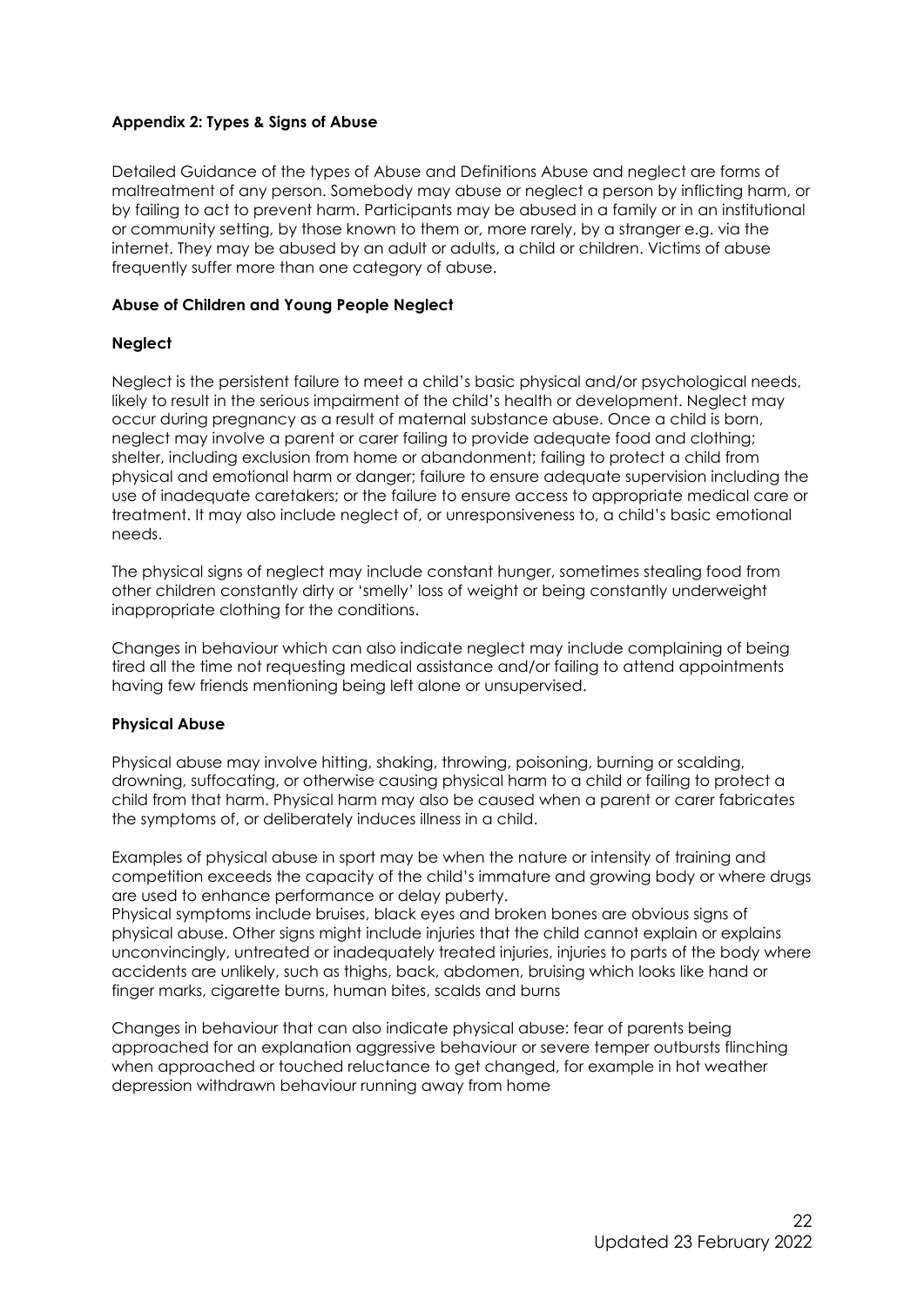# **Sexual Abuse**

Sexual abuse involves forcing or enticing a child or young person to take part in sexual activities, not necessarily involving a high level of violence, whether or not the child is aware of what is happening. The activities may involve physical contact, including assault by penetration (for example, rape or oral sex) or non‐penetrative acts such as masturbation, kissing, rubbing and touching outside of clothing. They may also include non‐contact activities, such as involving children in looking at, or in the production of, sexual images, watching sexual activities, encouraging children to behave in sexually inappropriate ways, or grooming a child in preparation for abuse (including via the internet). Sexual abuse is not solely perpetrated by adult males. Women can also commit acts of sexual abuse, as can other children.

In sport, coaching techniques that involve physical contact with children could potentially create situations where sexual abuse may go unnoticed. The power of the coach over the young performer, if misused, may also lead to abusive situations developing. One of the issues in assessing whether sexual abuse has occurred is that of exploitation (see below). Other symptoms might include pain, itching, bruising or bleeding in the genital or anal areas, genital discharge or urinary tract infection, stomach pains or discomfort walking or sitting, sexually transmitted infections.

Changes in behaviour which can also indicate sexual abuse include: sudden or unexplained changes in behaviour e.g. becoming aggressive or withdrawn fear of being left with a specific person or group of people having nightmares running away from home sexual knowledge which is beyond their age, or developmental level sexual drawings or language bedwetting eating problems such as overeating or anorexia self‐harm or mutilation, sometimes leading to suicide attempts saying they have secrets they cannot tell anyone about substance or drug abuse suddenly having unexplained sources of money not allowed to have friends (particularly in adolescence) acting in a sexually explicit way towards adults.

# **Emotional Abuse**

Emotional abuse is the persistent emotional maltreatment of a child such as to cause severe and persistent adverse effects on the child's emotional development. It may involve conveying to children that they are worthless or unloved, inadequate, or valued only insofar as they meet the needs of another person. It may feature age‐ or developmentally inappropriate expectations being imposed on children. These may include interactions that are beyond the child's developmental capability, as well as overprotection and limitations of exploration and learning, or preventing the child participating in normal social interaction. It may involve seeing or hearing the ill‐treatment of another. It may involve serious bullying causing children frequently to feel frightened or in danger, or the exploitation or corruption of children. Some level of emotional abuse is involved in all types of maltreatment of a child, though it may occur alone.

Examples include:

- Threats of harm or abandonment
- Humiliation, shaming or ridicule
- Harassment, bullying, intimidation
- Control or coercion
- Deprivation of choice or privacy
- Deliberate social isolation

Changes in behaviour which can indicate emotional abuse include neurotic behaviour e.g. sulking, hair twisting, rocking being unable to play fear of making mistakes sudden speech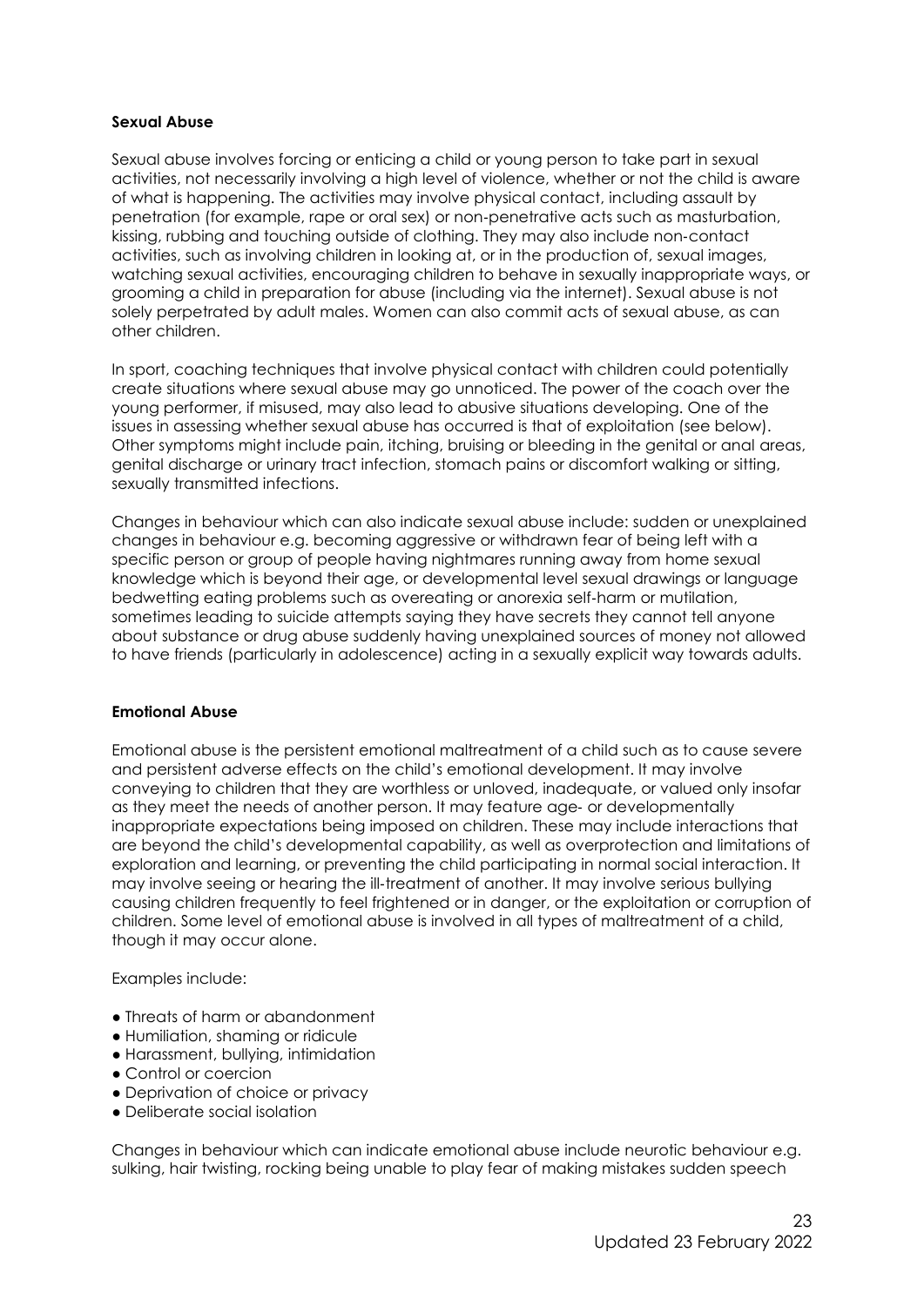disorders self‐harm fear of parent being approached regarding their behaviour developmental delay in terms of emotional progress

Emotional abuse in part may occur if children are subjected to constant criticism, name calling, sarcasm, bullying or unrealistic pressure to perform to high expectations consistently, for example in a sporting capacity.

# **Bullying**

In some cases of abuse, it may not be an adult that is the abuser. It could be that the abuser is another child or young person, and this is typically seen in common cases of bullying.

Bullying may be seen as deliberately hurtful behaviour, usually repeated over a period of time, where it is difficult for those being bullied to defend themselves. It could take the form of:

- Physical assaults
- Name‐calling, sarcasm and racist taunts
- Threats and gestures
- Unwanted physical contact
- Graffiti
- Stealing or hiding personal items
- Being ostracized or ignored
- Cyberbullying

Signs that a child may be being bullied can be:

Coming home with cuts and bruises torn clothes asking for stolen possessions to be replaced losing dinner money falling out with previously good friends being moody and bad tempered wanting to avoid leaving their home aggression with younger brothers and sisters doing less well at school sleep problems anxiety becoming quiet and withdrawn

These definitions and indicators are not meant to be definitive, but only serve as a guide. It is important too, to remember that many children may exhibit some of these indicators at some time, and that the presence of one or more should not be taken as proof that abuse is occurring. There may well be other reasons for changes in behaviour such as a death or the birth of a new baby in the family or relationship problems between parents/carers. In assessing whether indicators are related to abuse or not, the authorities will always want to understand them in relation to the child's development and context.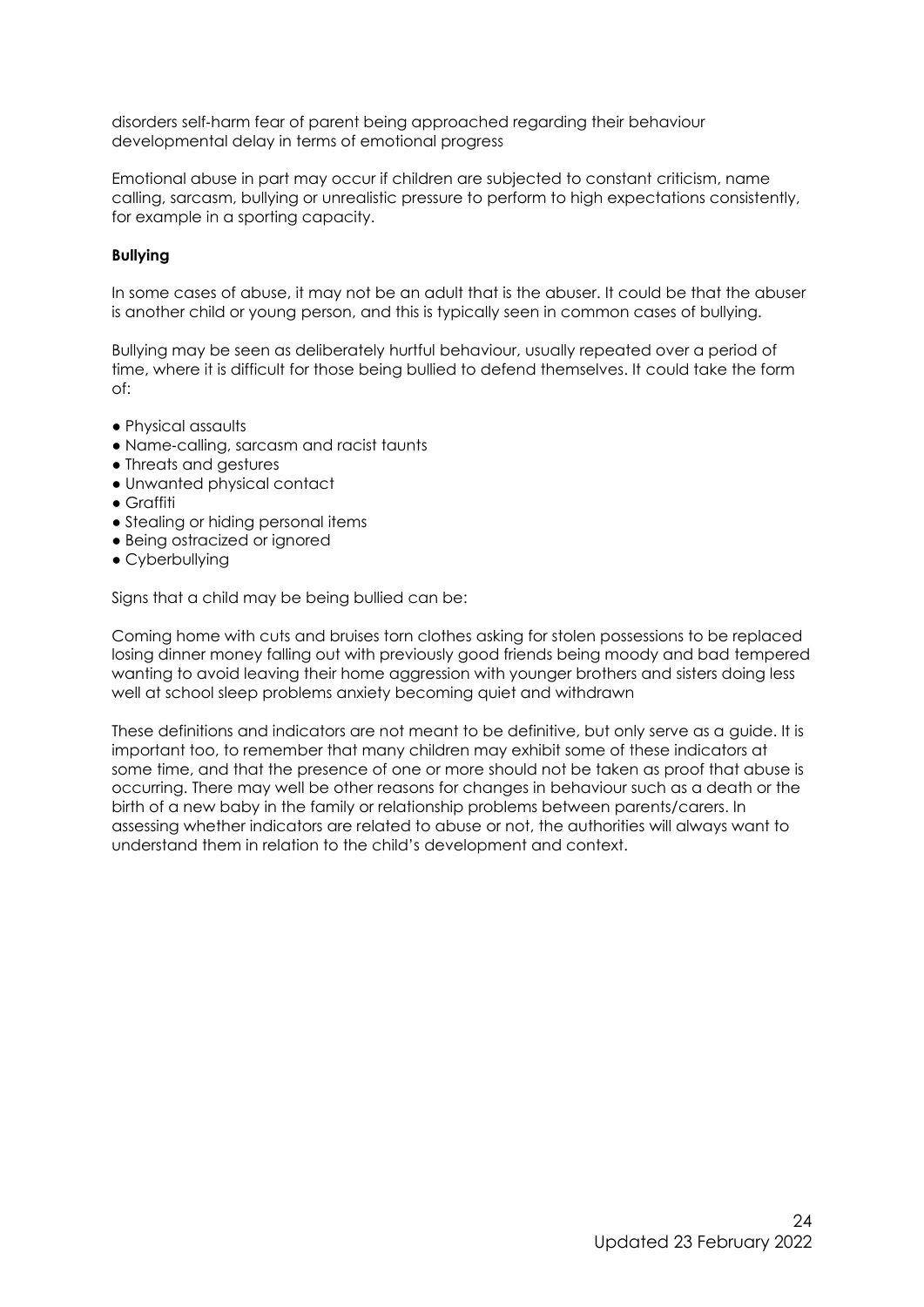# <span id="page-24-0"></span>**Appendix 3: Child Protection Initial Issue / Concern Reporting Form**

Please note: From time to incidents will occur that may upset a young person, or an adult's actions or language may be misinterpreted. These incidents must be reported using this form as soon as the incident occurs. The completion of this form for this type of incident should be viewed as a quality assurance procedure.

Please complete in block capitals. Remember to maintain confidentiality and do not discuss with anyone other than those who need to know.

| Name of Child:                                                               | Activity involved in:                                                                                                 |
|------------------------------------------------------------------------------|-----------------------------------------------------------------------------------------------------------------------|
| Age:                                                                         | Ethnicity:                                                                                                            |
| DOB:                                                                         |                                                                                                                       |
| Disability if any:                                                           | Team:                                                                                                                 |
|                                                                              | School sport Network Area:                                                                                            |
| Parent/Carers name:                                                          | Home Address:                                                                                                         |
|                                                                              |                                                                                                                       |
|                                                                              | Contact number:                                                                                                       |
| Your name, position, contact details                                         | Are you reporting your own concerns or those of<br>somebody else? If appropriate include their<br>contact<br>details: |
|                                                                              |                                                                                                                       |
| Brief description of what has prompted the concerns include dates, times etc |                                                                                                                       |
|                                                                              |                                                                                                                       |
|                                                                              |                                                                                                                       |
|                                                                              |                                                                                                                       |
| Any physical signs?                                                          |                                                                                                                       |
|                                                                              |                                                                                                                       |

Have you spoken to the young person/ If so, what was said by you and them?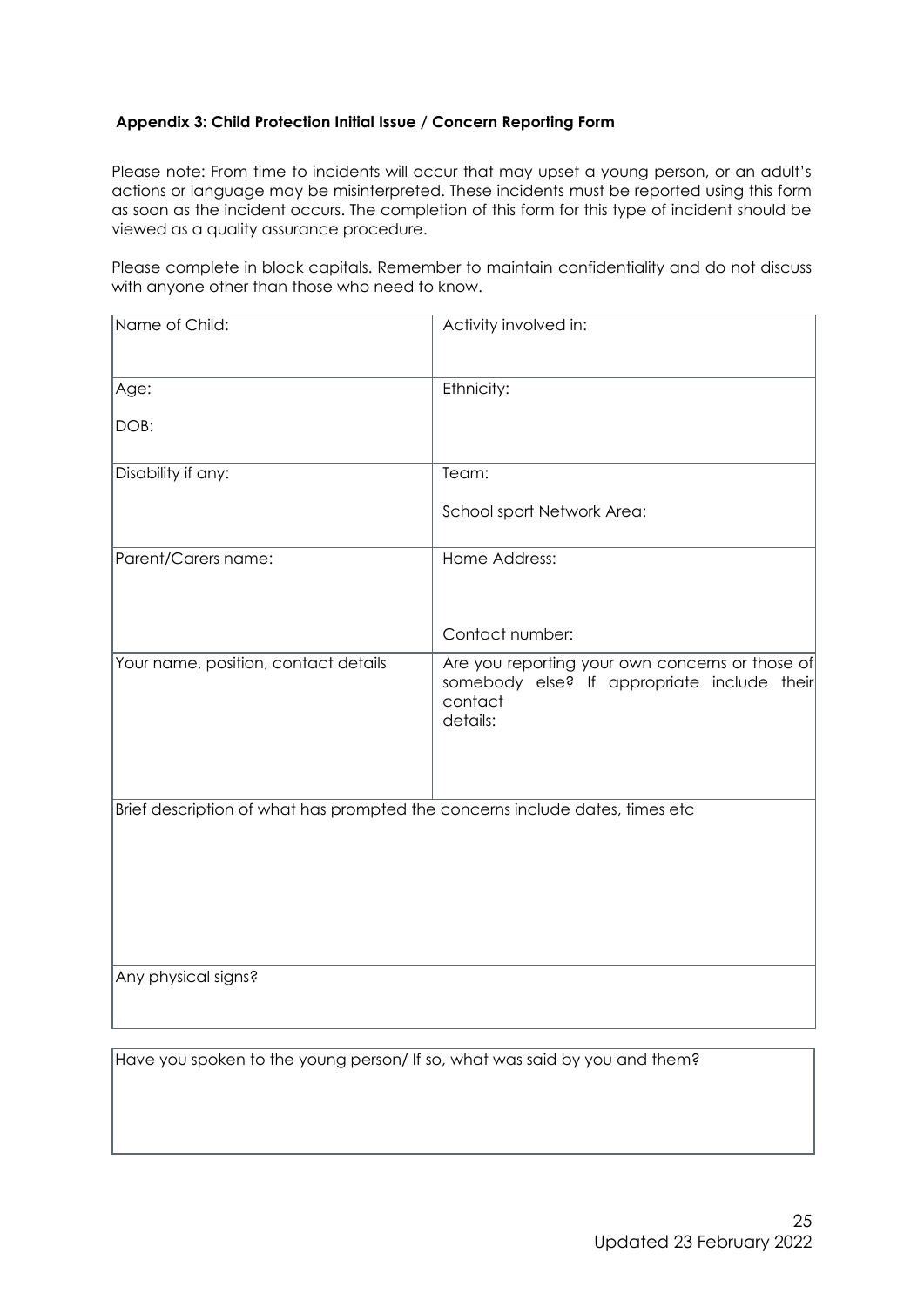$|$ Have you spoken to the parent/carer, any member of the event staff or others? State to whom $|$ and what said:

Please give details of anyone against whom an allegation was made

Has the Welfare Manager been informed?

Time Reported:

# **This form must be returned to the Welfare Officer / Event Coordinator**

For event staff use only: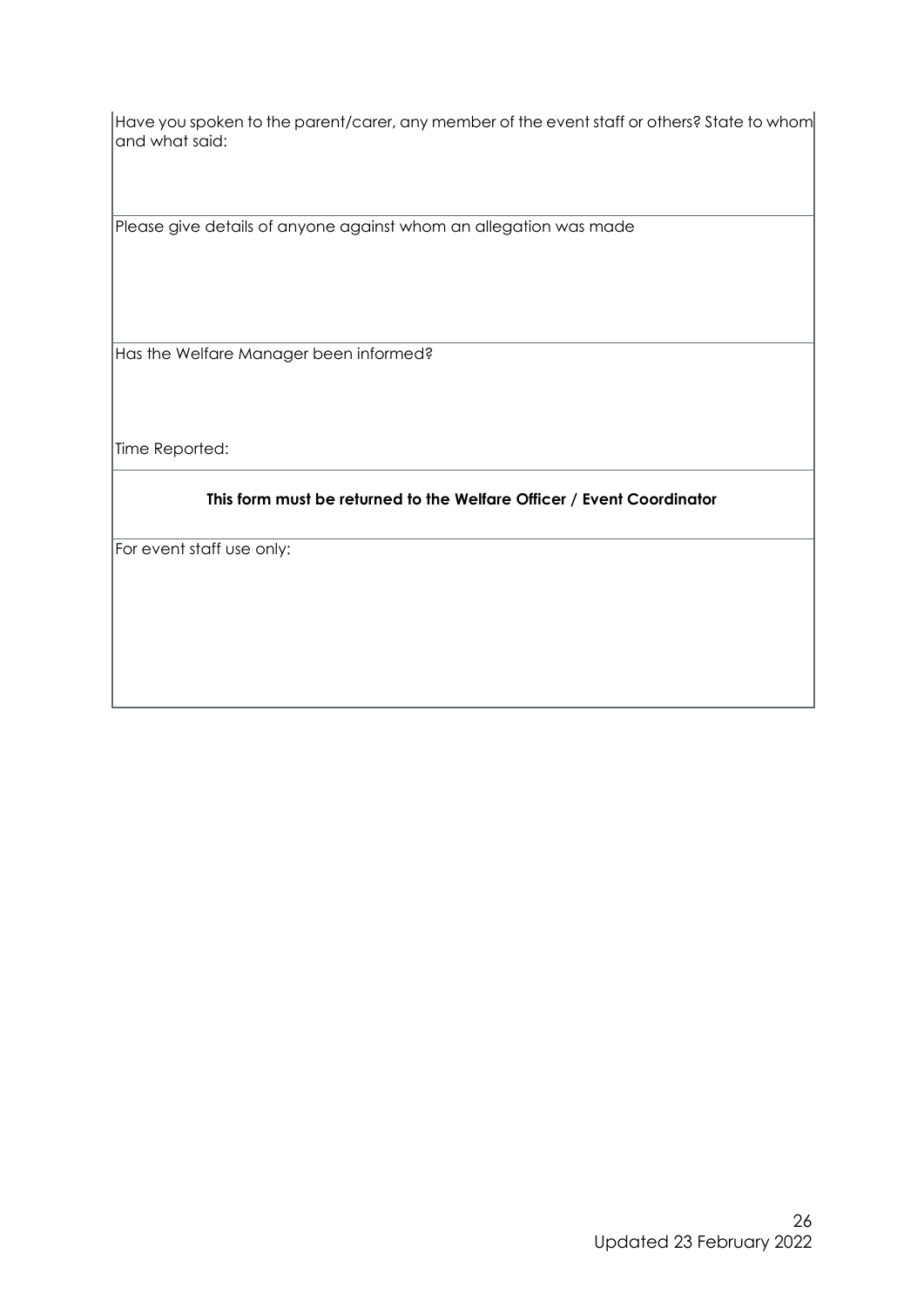# <span id="page-26-0"></span>**Appendix 4: Incident / Accident Report Form**

# **Incident Reporting Form**

|                         | <b>Your Information</b> |           |  |
|-------------------------|-------------------------|-----------|--|
| Name                    |                         |           |  |
| Address                 |                         |           |  |
| Contact number(s)       |                         |           |  |
| Email                   |                         |           |  |
| Name of<br>organisation |                         | Your role |  |

|                                                                                  |      |        |            | Personal Information - Child / Young Person / Participant |                                    |
|----------------------------------------------------------------------------------|------|--------|------------|-----------------------------------------------------------|------------------------------------|
| <b>Name</b>                                                                      |      |        |            | Date of birth                                             |                                    |
| Genderi                                                                          | Male | Female | Non-binary |                                                           | Another description (please state) |
| Is there any information about the participant that would be useful to consider? |      |        |            |                                                           |                                    |

|                                    |                | Contact Information - Parent / Carer / Support Worker |
|------------------------------------|----------------|-------------------------------------------------------|
| Name(s)                            |                |                                                       |
| <b>Address</b>                     |                |                                                       |
| Contact number(s)                  |                |                                                       |
| Email                              |                |                                                       |
| Have they been<br>notified of this | N <sub>O</sub> | Please explain why this decision has been taken       |
| incident?                          | Yes            | Please give details of what was said / actions agreed |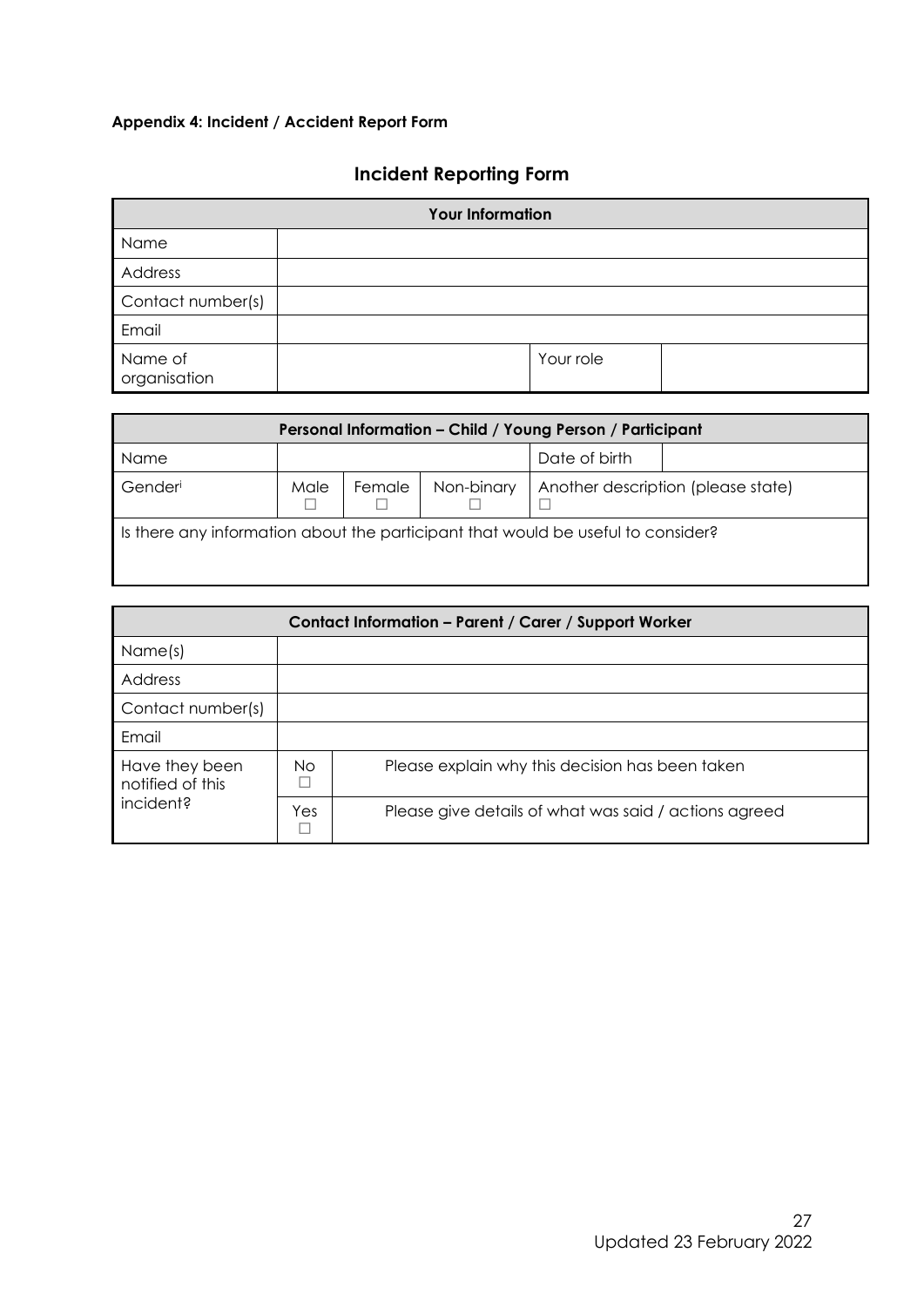|                                   |                                        |                                    |        | <b>Incident Details*</b>                                                                                                                                                                  |
|-----------------------------------|----------------------------------------|------------------------------------|--------|-------------------------------------------------------------------------------------------------------------------------------------------------------------------------------------------|
| Date and time of<br>incident      |                                        |                                    |        |                                                                                                                                                                                           |
| Please tick<br>one:               | $\Box$                                 | I am reporting my<br>own concerns. | $\Box$ | I am responding to concerns raised by someone else<br>- please fill in their details:                                                                                                     |
| Name of person raising<br>concern |                                        |                                    |        | Role within the activity<br>or relationship to the<br>participant                                                                                                                         |
| Contact number(s)                 |                                        |                                    |        |                                                                                                                                                                                           |
| Email                             |                                        |                                    |        |                                                                                                                                                                                           |
|                                   |                                        |                                    |        | Details of the incident or concerns (include other relevant information, such as description of any<br>injuries and whether you are recording this incident as fact, opinion or hearsay): |
|                                   |                                        |                                    |        | * Attach a separate sheet if more space is required (e.g. multiple witnesses)                                                                                                             |
|                                   |                                        |                                    |        | <b>Incident Details (Continued)</b>                                                                                                                                                       |
|                                   | Participant's account of the incident: |                                    |        |                                                                                                                                                                                           |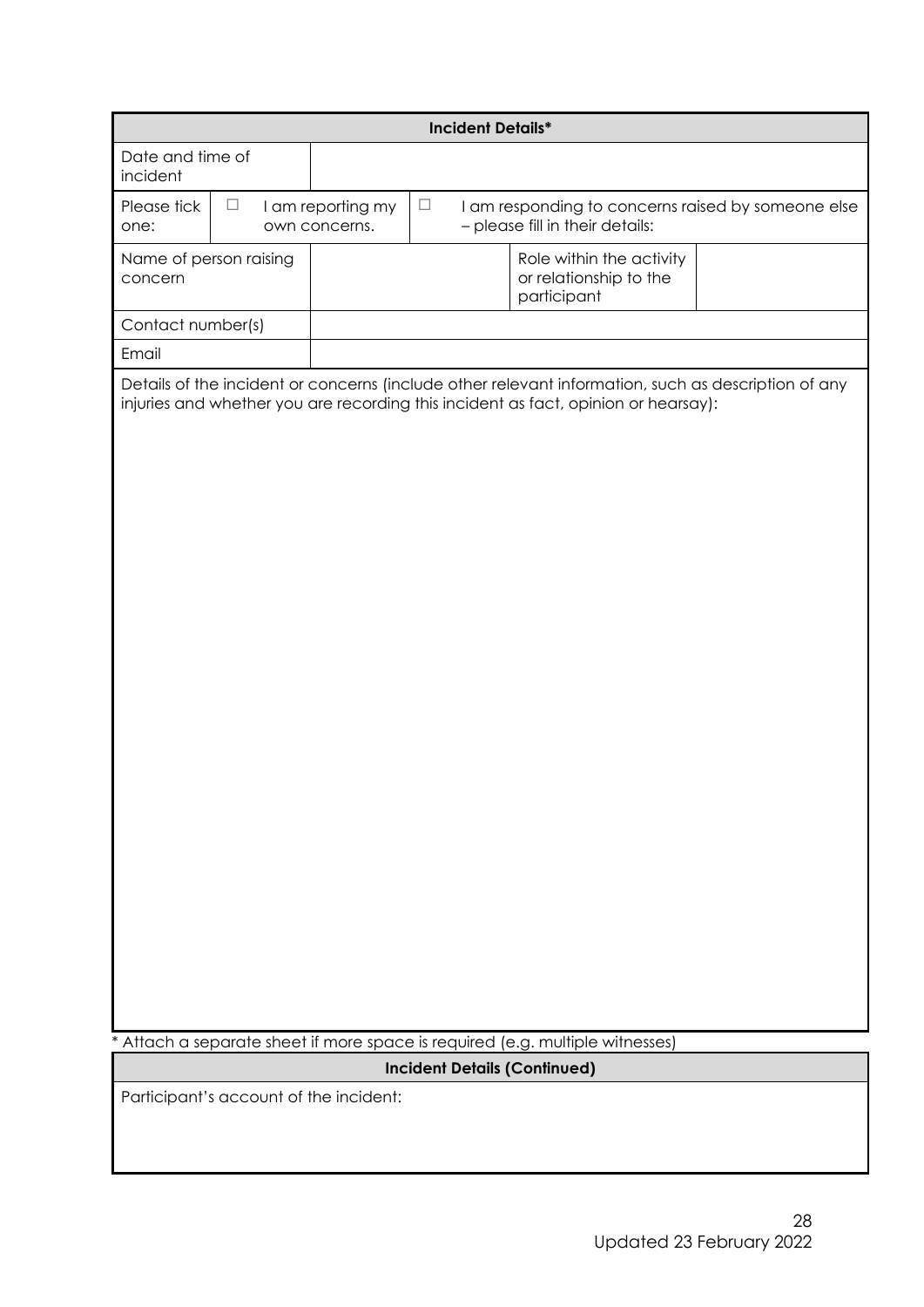| Please provide any witness accounts of the incident:                                            |  |  |                                                                   |     |        |                                          |
|-------------------------------------------------------------------------------------------------|--|--|-------------------------------------------------------------------|-----|--------|------------------------------------------|
| Name of witness (and<br>date of birth, if a<br>participant)                                     |  |  | Role within the activity<br>or relationship to the<br>participant |     |        |                                          |
| Address                                                                                         |  |  |                                                                   |     |        |                                          |
| Contact number(s)                                                                               |  |  |                                                                   |     |        |                                          |
| Email                                                                                           |  |  |                                                                   |     |        |                                          |
| Details of any person involved in this incident or alleged to have caused the incident / injury |  |  |                                                                   |     |        |                                          |
| Name (and date of<br>birth, if a participant)                                                   |  |  | Role within the sport or<br>relationship to the<br>participant    |     |        |                                          |
| <b>Address</b>                                                                                  |  |  |                                                                   |     |        |                                          |
| Contact number(s)                                                                               |  |  |                                                                   |     |        |                                          |
| Email                                                                                           |  |  |                                                                   |     |        |                                          |
| Please provide details of action taken to date:                                                 |  |  |                                                                   |     |        |                                          |
| Has the incident been reported to any external<br>agencies?                                     |  |  | $\Box$                                                            | No. | $\Box$ | Yes - please provide<br>further details: |
| Name of organisation /<br>agency                                                                |  |  |                                                                   |     |        |                                          |
| Contact person                                                                                  |  |  |                                                                   |     |        |                                          |
| Contact number(s)                                                                               |  |  |                                                                   |     |        |                                          |
| Email                                                                                           |  |  |                                                                   |     |        |                                          |
| Agreed action or advice given:                                                                  |  |  |                                                                   |     |        |                                          |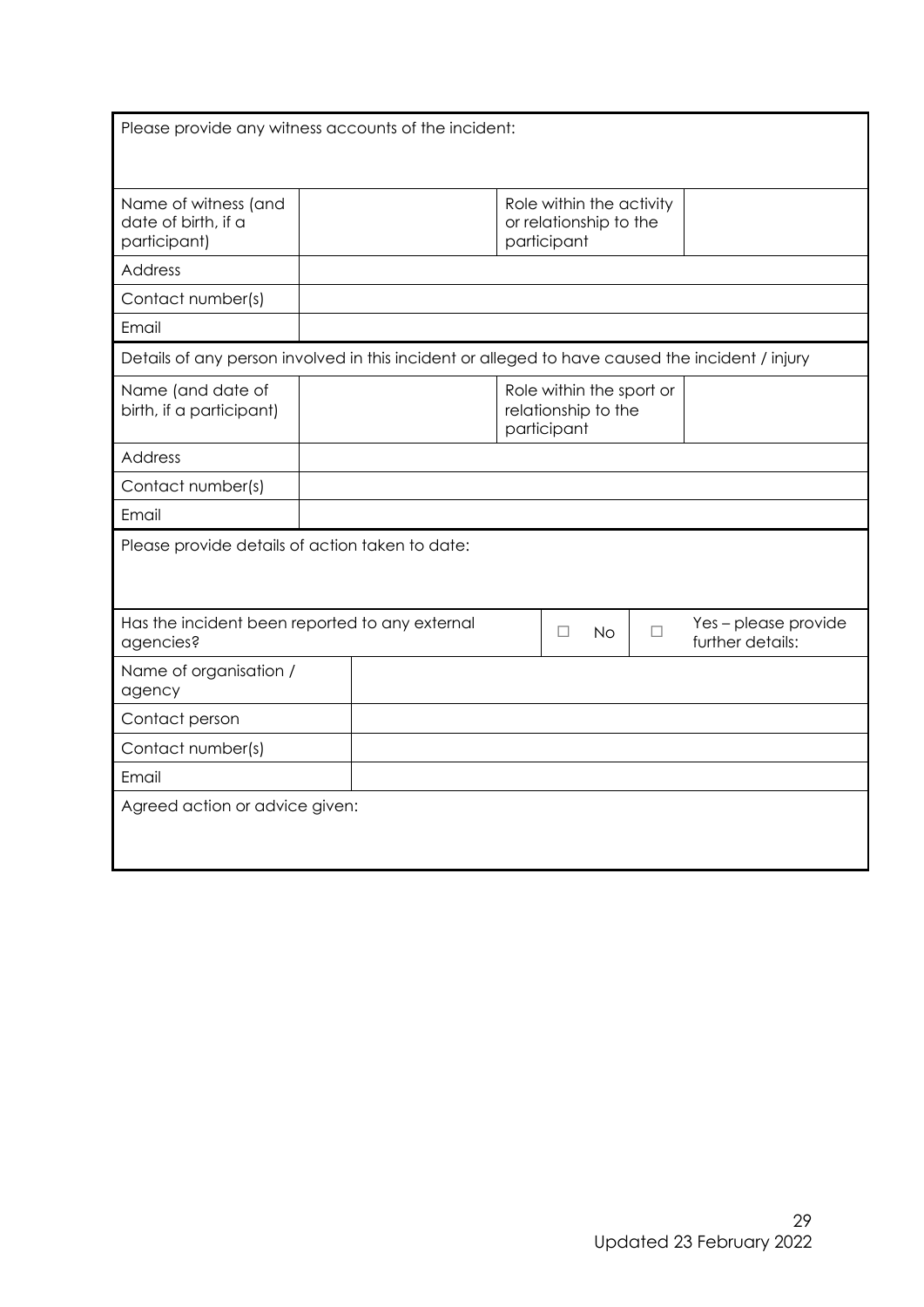|                          | <b>Declaration</b> |
|--------------------------|--------------------|
| Your signature $\Big _x$ |                    |
| Print name               |                    |
| Today's date             |                    |

|                | Contact your organisation's <b>Designated Safeguarding Officer</b> in line with <b>Active Devon's</b> reporting<br>procedures |
|----------------|-------------------------------------------------------------------------------------------------------------------------------|
| Officer's name | Safeguarding   Aaron Harverson (07511 701577)                                                                                 |
| Date reported  |                                                                                                                               |

<sup>1</sup> It is good practice for the question on gender to be optional rather than mandatory. Sometimes, software can restrict options, which will require compromising on this best practice until systems are updated. Any system or software limitations should be openly acknowledged by the organisation so that transgender people know the organisation is aware of the restrictions and is working to resolve it.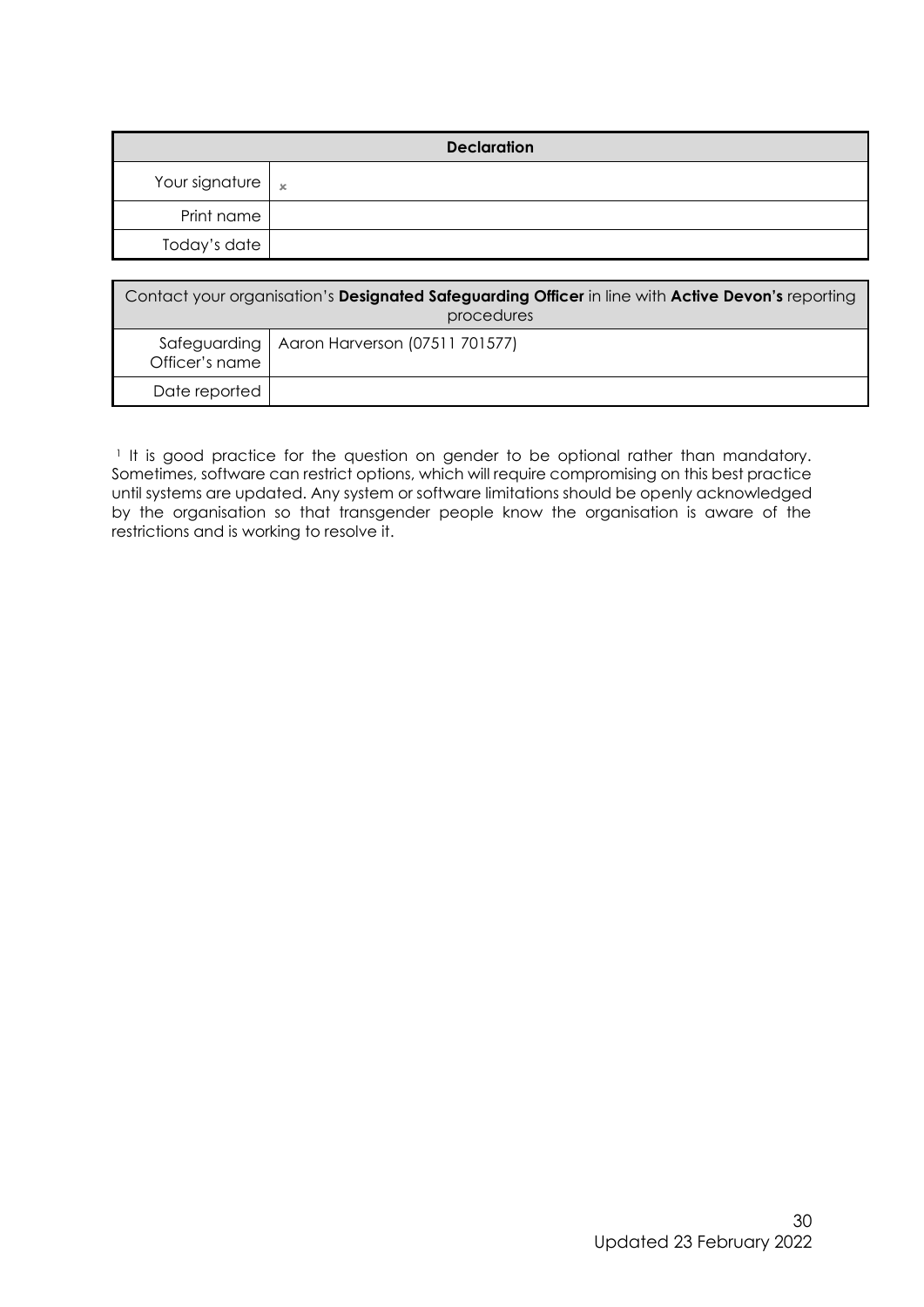# <span id="page-30-0"></span>**Appendix 5: Procedure following a Lost / Missing Young People**

Missing lost person at Devon School Games events:

If someone goes missing during an event, the event staff will apply the following procedure:

• Ensure remaining young people, teams, events continue to be supervised appropriately while a search for the lost person concerned is carried out.

• Organize the remaining available responsible adults to conduct a search of the surrounding area allocating each individual to a specific area. Request all those searching report back within a short time, dependent on the size of the area being searched.

• If the lost person cannot be found after a good search of the immediate surroundings, dependent on who has gone missing; young person, teacher, volunteer, staff or deliverer contact their parents/carer/guardian, school, emergency contact or organsiation to advise them of the concern. Reassure them that everything is being done to locate the lost person(s).

• Make a note of the circumstances in which the person has gone missing and where they were last seen and prepare a detailed physical description of the person, to include their hair and eye colour, approximate height and build and clothing they were wearing, as this will be required by the police.

• Report the concern to the police if the search is unsuccessful and no later than 20 minutes after the initial missing person report if the search is ongoing.

• Follow police guidance if further action is recommended and maintain close contact with the police.

• Report the incident to the Welfare Manager.

• Ensure that you inform all adults involved including the parents/carer/guardian, searchers and police if at any stage the person is located.

Process flowchart on the following page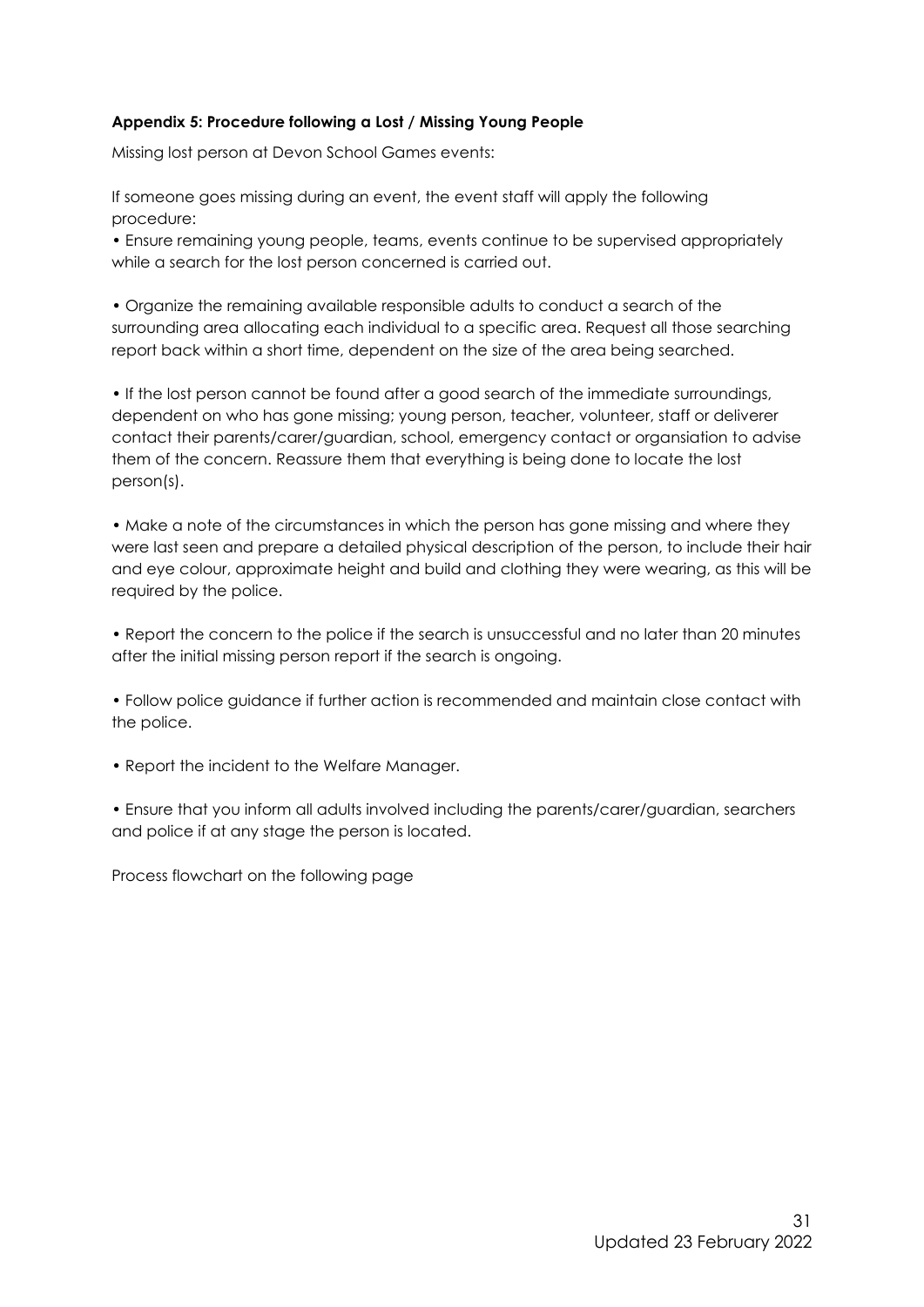Process flowchart: If an young person or individual appears to be missing and cannot be contacted, the flow chart below identifies the process to be followed. There may well be access to photographs of all young people at the event and if so these can be used to help provide the police with a description should this be necessary.

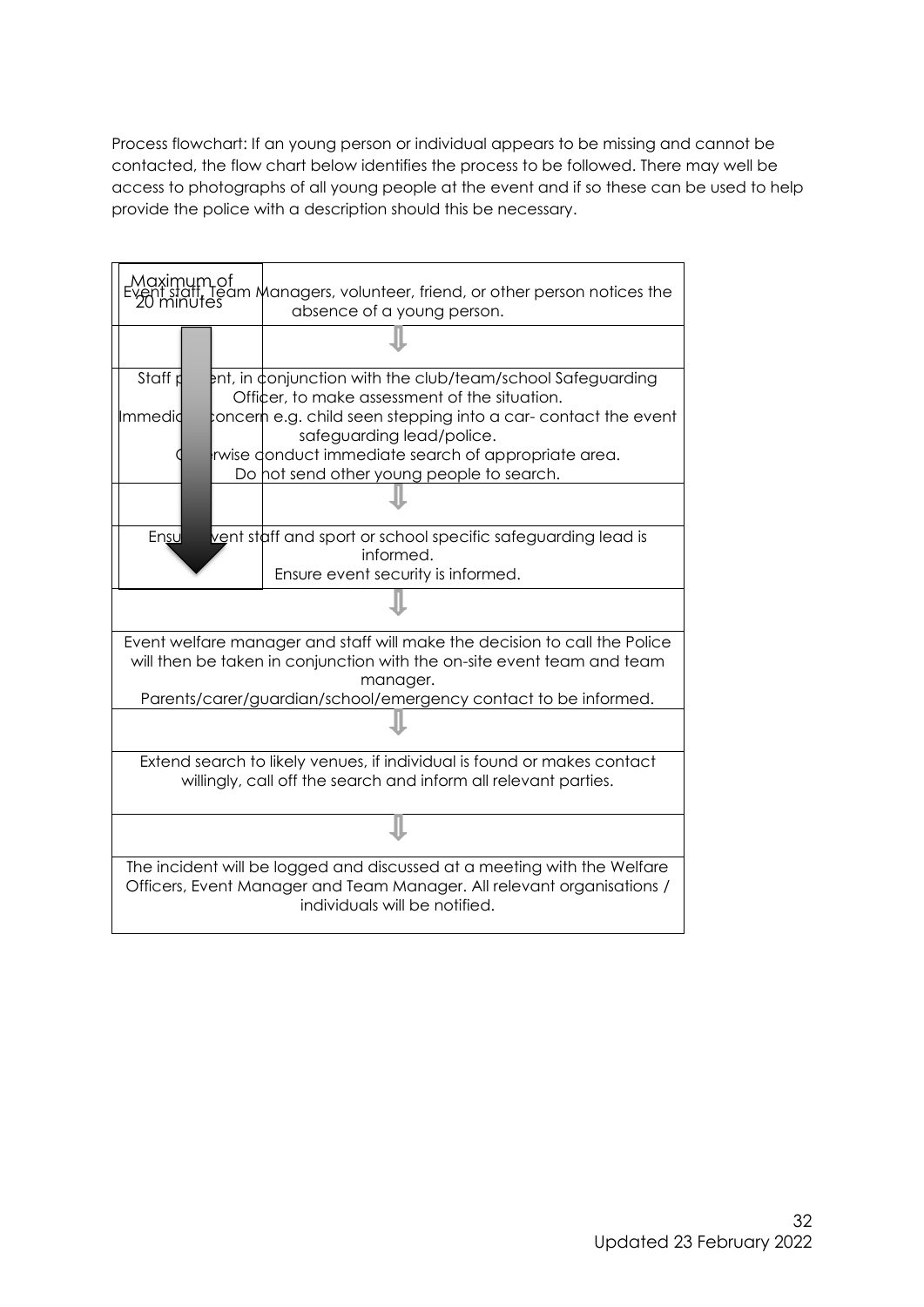# <span id="page-32-0"></span>**Appendix 6: Lost / found child form**

Lost / Found Child for members of the public or participants

| l Event name                                                     |  |
|------------------------------------------------------------------|--|
| ' Date                                                           |  |
| Note: Details for records only, not to be announced over the PA. |  |

# Part 1 – Lost / missing child

| Personal information - child / young person |  |                                      |  |
|---------------------------------------------|--|--------------------------------------|--|
| Name                                        |  | Age                                  |  |
|                                             |  | Date of birth                        |  |
| Gender                                      |  | Hair colour                          |  |
| Ethnicity                                   |  | Eye colour                           |  |
| Clothing (colour                            |  | $\cdots$<br>Participant<br>Spectator |  |
| and pattern)                                |  | $\bullet$<br>Other:                  |  |
| Any other<br>relevant<br>information        |  |                                      |  |

| Contact details - parent / carer |  |  |  |
|----------------------------------|--|--|--|
| Name*                            |  |  |  |
| Contact number(s)                |  |  |  |
| Address                          |  |  |  |
| Email                            |  |  |  |

\* as reported, or from player registration form if they're a participant

| Incident details                     |                                             |                              |  |  |  |
|--------------------------------------|---------------------------------------------|------------------------------|--|--|--|
| Time and<br>place child<br>last seen |                                             | Time event staff<br>informed |  |  |  |
| Action(s)<br>taken and               | 0.9<br>Event security informed, $at$ __: __ | 0.9<br>Police informed, at : |  |  |  |
| when                                 | $\bullet$<br>Other (details and time)       |                              |  |  |  |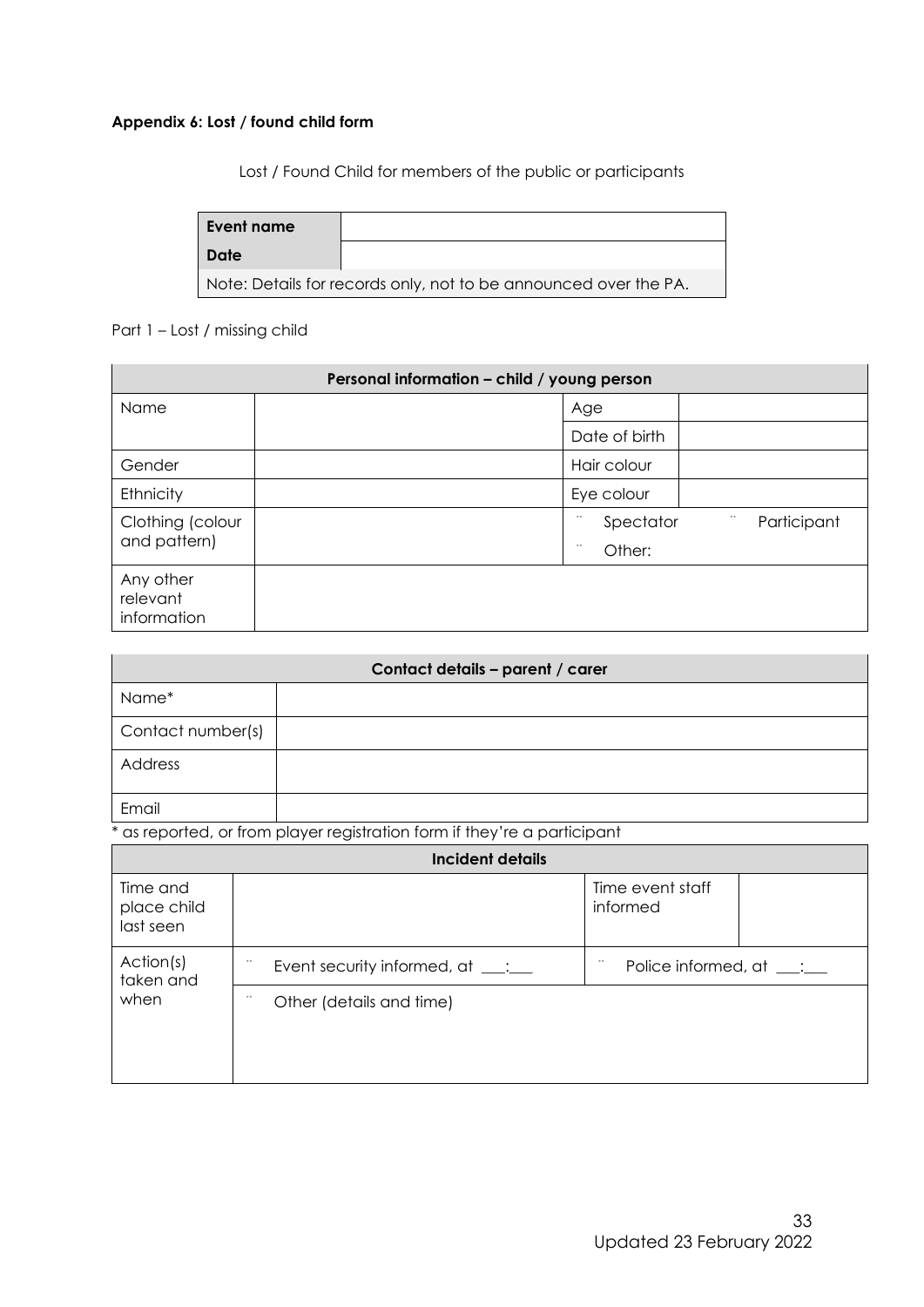# Part 2 – Found child

| Personal information - child / young person        |  |                                 |               |           |           |             |
|----------------------------------------------------|--|---------------------------------|---------------|-----------|-----------|-------------|
| Name                                               |  |                                 | Age           |           |           |             |
|                                                    |  |                                 | Date of birth |           |           |             |
| Gender                                             |  |                                 | Hair colour   |           |           |             |
| Ethnicity                                          |  |                                 | Eye colour    |           |           |             |
| Clothing (colour                                   |  |                                 | $\bullet$     | Spectator | $\bullet$ | Participant |
| and pattern)                                       |  |                                 | $\bullet$     | Other:    |           |             |
| Has the child any special<br>medical requirements? |  | <b>ð Check for medical tags</b> |               |           |           |             |
| Any other relevant<br>information                  |  |                                 |               |           |           |             |

| Incident and collection details                                           |                       |          |   |  |                     |  |
|---------------------------------------------------------------------------|-----------------------|----------|---|--|---------------------|--|
| Time found                                                                |                       | Location |   |  |                     |  |
| Name of security / steward and head of<br>security dealing with the child |                       |          |   |  |                     |  |
| Time child handed over to lost-child unit                                 |                       |          |   |  |                     |  |
| Details of                                                                | Name                  |          |   |  |                     |  |
| adult<br>handing the<br>child over                                        | Contact<br>number     |          |   |  |                     |  |
|                                                                           | Role                  |          |   |  |                     |  |
| Time that event control was informed                                      |                       |          |   |  | Time child reunited |  |
| Any other<br>information                                                  |                       |          |   |  |                     |  |
| Details of                                                                | Name                  |          |   |  |                     |  |
| parent /<br>carer                                                         | Relationship to child |          |   |  |                     |  |
| collecting                                                                | Contact number(s)     |          |   |  |                     |  |
| child                                                                     | <b>Address</b>        |          |   |  |                     |  |
|                                                                           | Signature             |          | Û |  |                     |  |

| <b>Declaration</b>                          |           |  |  |
|---------------------------------------------|-----------|--|--|
| Parent's / carer's ID document(s) checked   |           |  |  |
| Member of event staff<br>handing over child |           |  |  |
| Staff member's signature                    | $\hat{ }$ |  |  |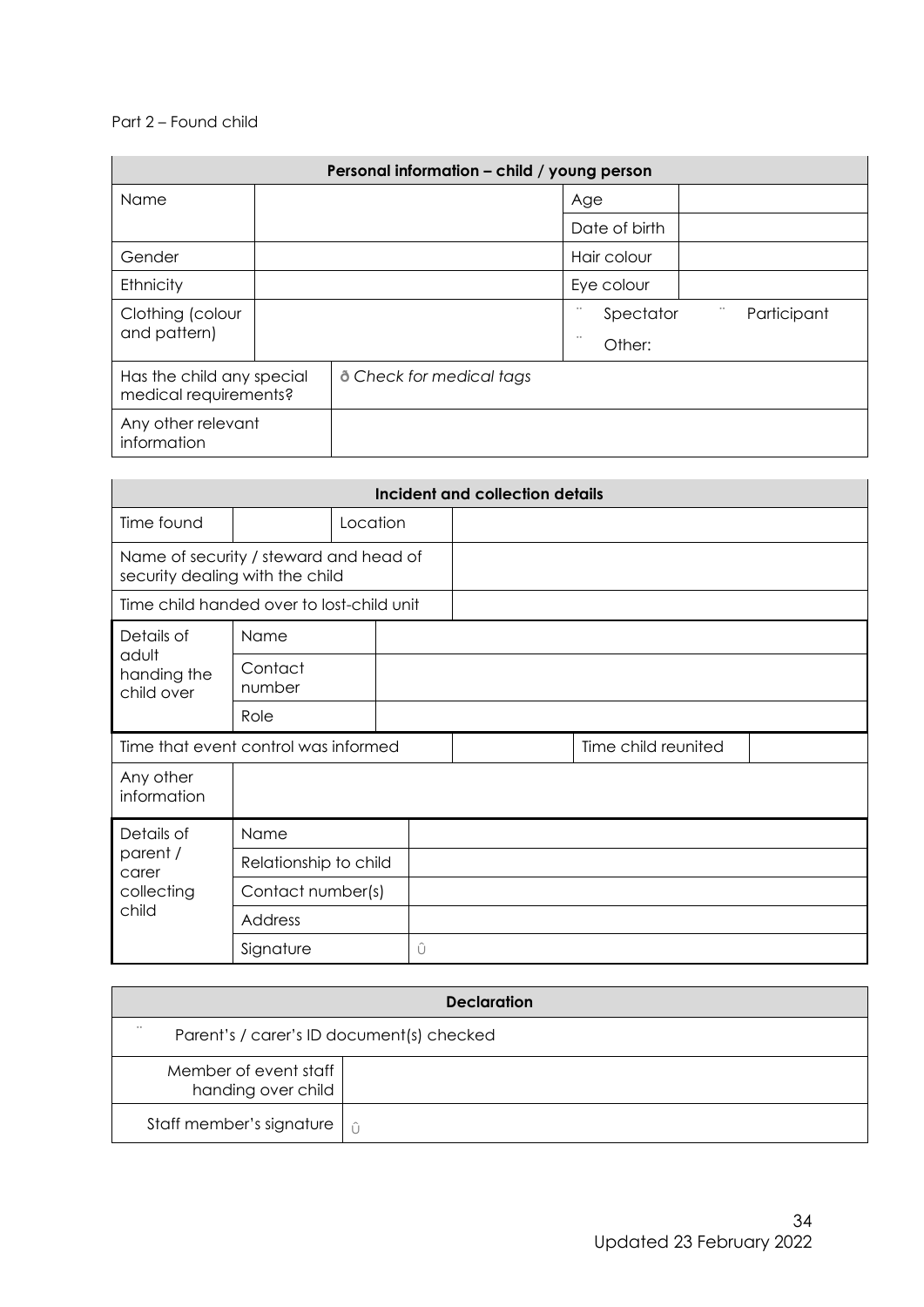# <span id="page-34-0"></span>**Appendix 7: Official Photographers & Media**

As the official photographer or member of the media at The Devon School Games Events I understand that Active Devon may contact me via the details below to request use of the images resulting from this event. This may include reproductions or adaptations of the images for all general purposes, and at any time, in relation to Active Devon's work.

- I will be clearly identifiable.
- Signing this I recognise children with **GREEN** "No Media No Photos" wristbands cannot be photographed.

| <b>Name</b> | <b>Company</b> | Signature |
|-------------|----------------|-----------|
|             |                |           |
|             |                |           |
|             |                |           |
|             |                |           |
|             |                |           |
|             |                |           |
|             |                |           |
|             |                |           |
|             |                |           |
|             |                |           |
|             |                |           |
|             |                |           |
|             |                |           |
|             |                |           |
|             |                |           |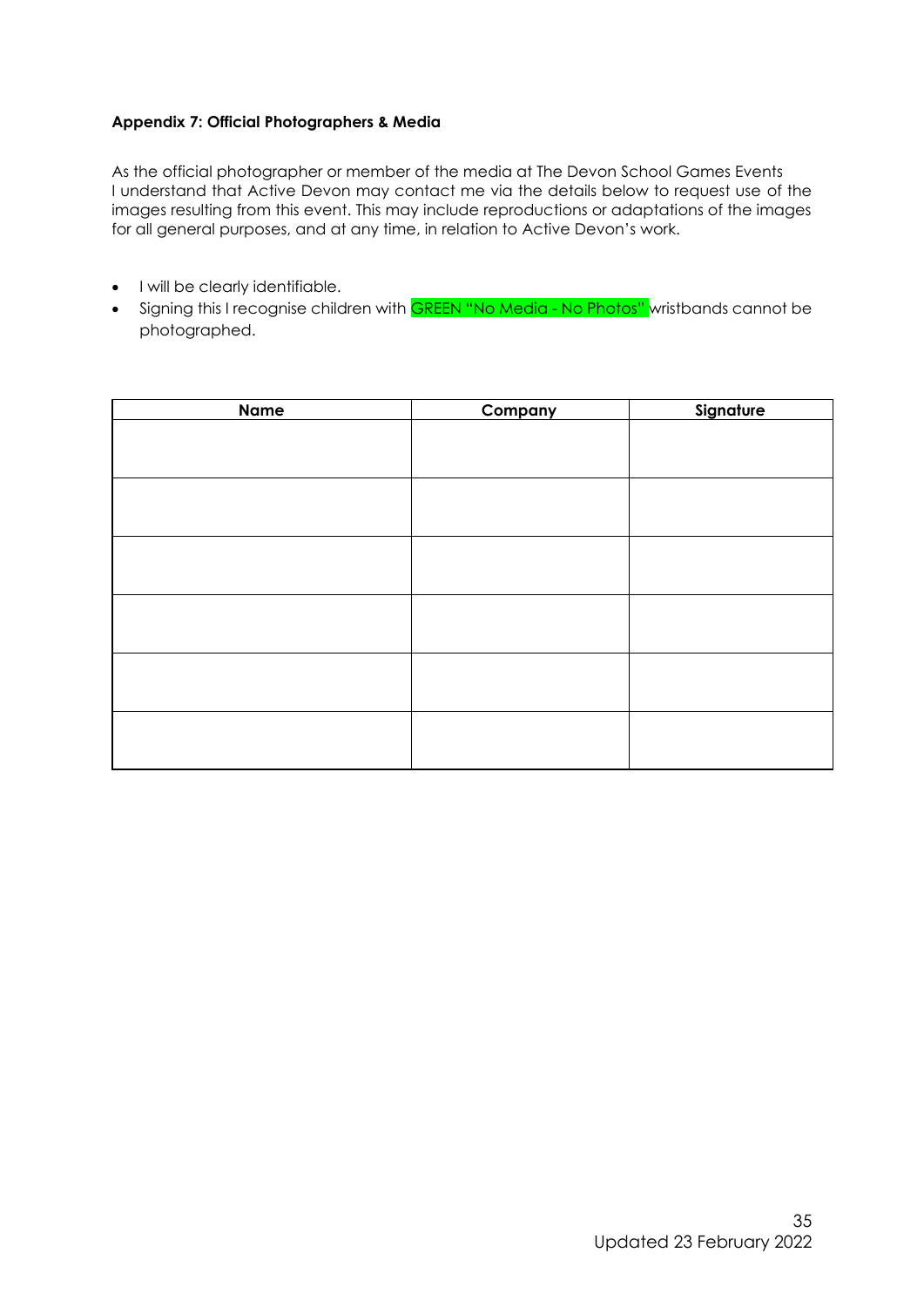# <span id="page-35-0"></span>**Appendix 8: Photographs & Video Sign In Sheet**

I am taking photographs / video footage for any of the following:

- Personal use, for close friends and family (images not accessible to the public)
- School use (images not accessible to the public)
- Media use (for websites, newsletters, publicity material etc)

I hereby agree that all details are correct on this form and will abide by the event rules on photography.

| <b>Full Name</b> | School | <b>Contact Number</b> |
|------------------|--------|-----------------------|
|                  |        |                       |
|                  |        |                       |
|                  |        |                       |
|                  |        |                       |
|                  |        |                       |
|                  |        |                       |
|                  |        |                       |
|                  |        |                       |
|                  |        |                       |
|                  |        |                       |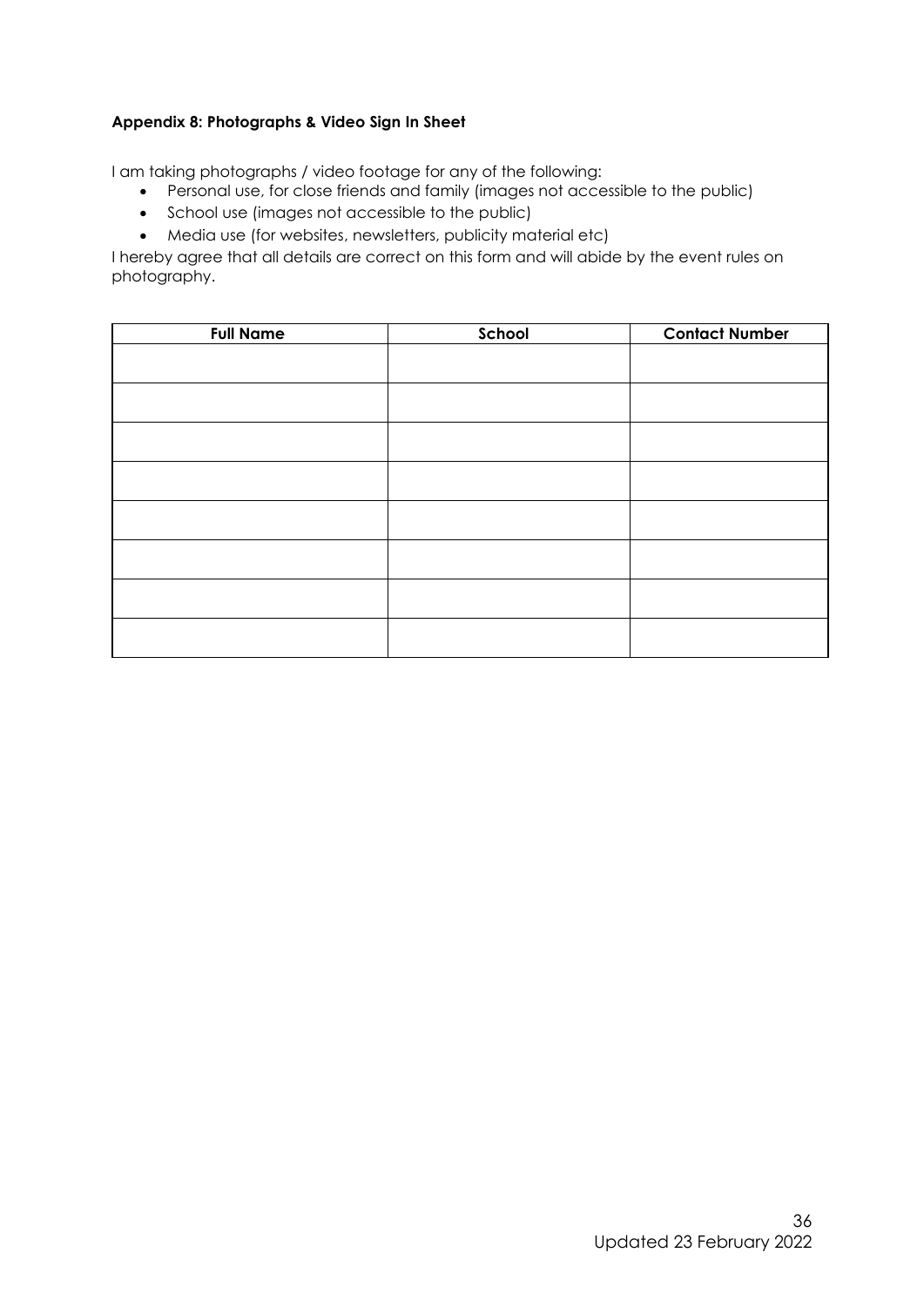# <span id="page-36-0"></span>**Appendix 9 – Safeguarding Contacts List**

| <b>Active Devon Safeguarding Contacts List</b> |                             |                                                                        |  |  |
|------------------------------------------------|-----------------------------|------------------------------------------------------------------------|--|--|
| <b>Lead Safeguarding Officer</b>               |                             |                                                                        |  |  |
| Aaron Harverson                                | 01392925150                 | Active Devon, The Loft, Haven Banks OEC,                               |  |  |
|                                                | 07511701577                 | Haven Road, Exeter, EX2 8DP                                            |  |  |
| <b>Deputy Safeguarding Officers</b>            |                             |                                                                        |  |  |
| Lisa Alford                                    | 01392925150<br>075823 50349 | Active Devon, The Loft, Haven Banks OEC<br>Haven Road, Exeter, EX2 8DP |  |  |
| Jason Wood                                     | 01392925150                 | Active Devon, The Loft, Haven Banks OEC,                               |  |  |
|                                                | 07958 012641                | Haven Road, Exeter, EX2 8DP                                            |  |  |
| Karen Jones                                    | 01392925150                 | Active Devon, The Loft, Haven Banks OEC,                               |  |  |
|                                                | 07970 544406                | Haven Road, Exeter, EX2 8DP                                            |  |  |
| Emily van Vliet                                | 01392925150                 | Active Devon, The Loft, Haven Banks OEC,                               |  |  |
|                                                | 07511701579                 | Haven Road, Exeter, EX2 8DP                                            |  |  |

| <b>Devon Children and Families Partnership</b>                                                                           |                                                              |  |  |  |
|--------------------------------------------------------------------------------------------------------------------------|--------------------------------------------------------------|--|--|--|
| If you have a serious concern about a child or family, call the Multi Agency Safeguarding Hub<br>(MASH) on 0345 155 1071 |                                                              |  |  |  |
| Out of hours call:                                                                                                       | 0345 155 1071                                                |  |  |  |
| Fmail:                                                                                                                   | mashsecure@devon.gov.uk                                      |  |  |  |
| <b>Plymouth Safeguarding Children Board</b>                                                                              |                                                              |  |  |  |
| <b>Plymouth Gateway Service</b>                                                                                          | Tel: 01752 668000 & Select Children's<br>Services - Option 1 |  |  |  |
| Email                                                                                                                    | gateway@plymouth.gov.uk                                      |  |  |  |
| Out of hours                                                                                                             | Tel: 01752 346984                                            |  |  |  |
| <b>Torbay Safeguarding Children Board</b>                                                                                |                                                              |  |  |  |
| Torbay Council:                                                                                                          | 01803 207176 or email<br>tscp@torbay.gov.uk                  |  |  |  |
| Torbay Multi-Agency Safeguarding Hub                                                                                     | 01803 208100 email mash@torbay.gov.uk                        |  |  |  |
| Out of office hours:                                                                                                     | 0300 456 4876                                                |  |  |  |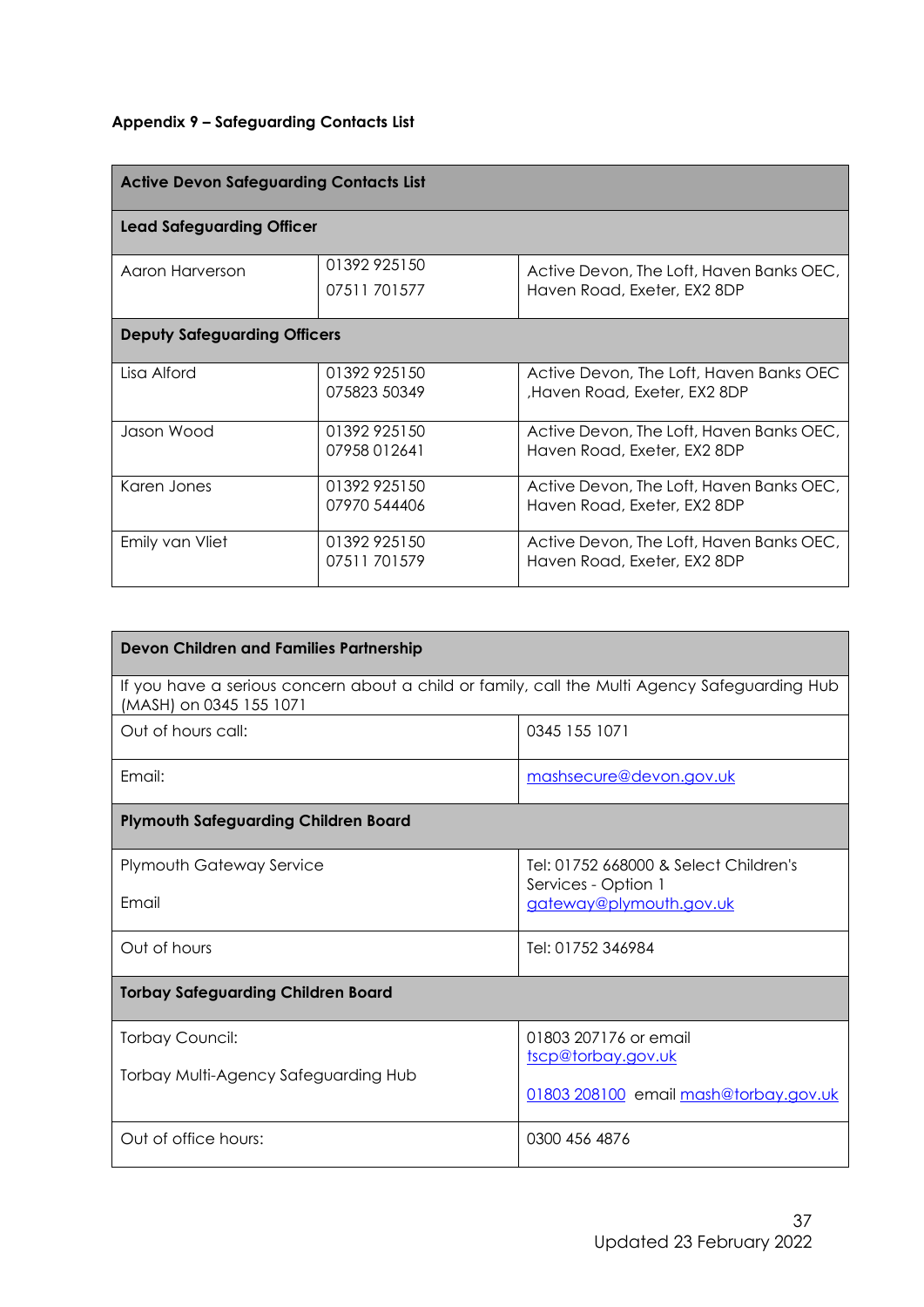| <b>Devon and Cornwall Police</b>                            |                                                   |
|-------------------------------------------------------------|---------------------------------------------------|
| Devon & Cornwall Police (non-emergency) contact<br>details: | https://www.devon-<br>cornwall.police.uk/contact/ |
| In an emergency, please immediately call                    | 999                                               |
| <b>NSPCC</b>                                                |                                                   |
| Child Protection Helpline: (24hrs, call free)               | 0808 800 5000                                     |
| Child Protection in Sport Unit                              | 01163665580                                       |
| Email                                                       | cpsu@nspcc.org.uk                                 |